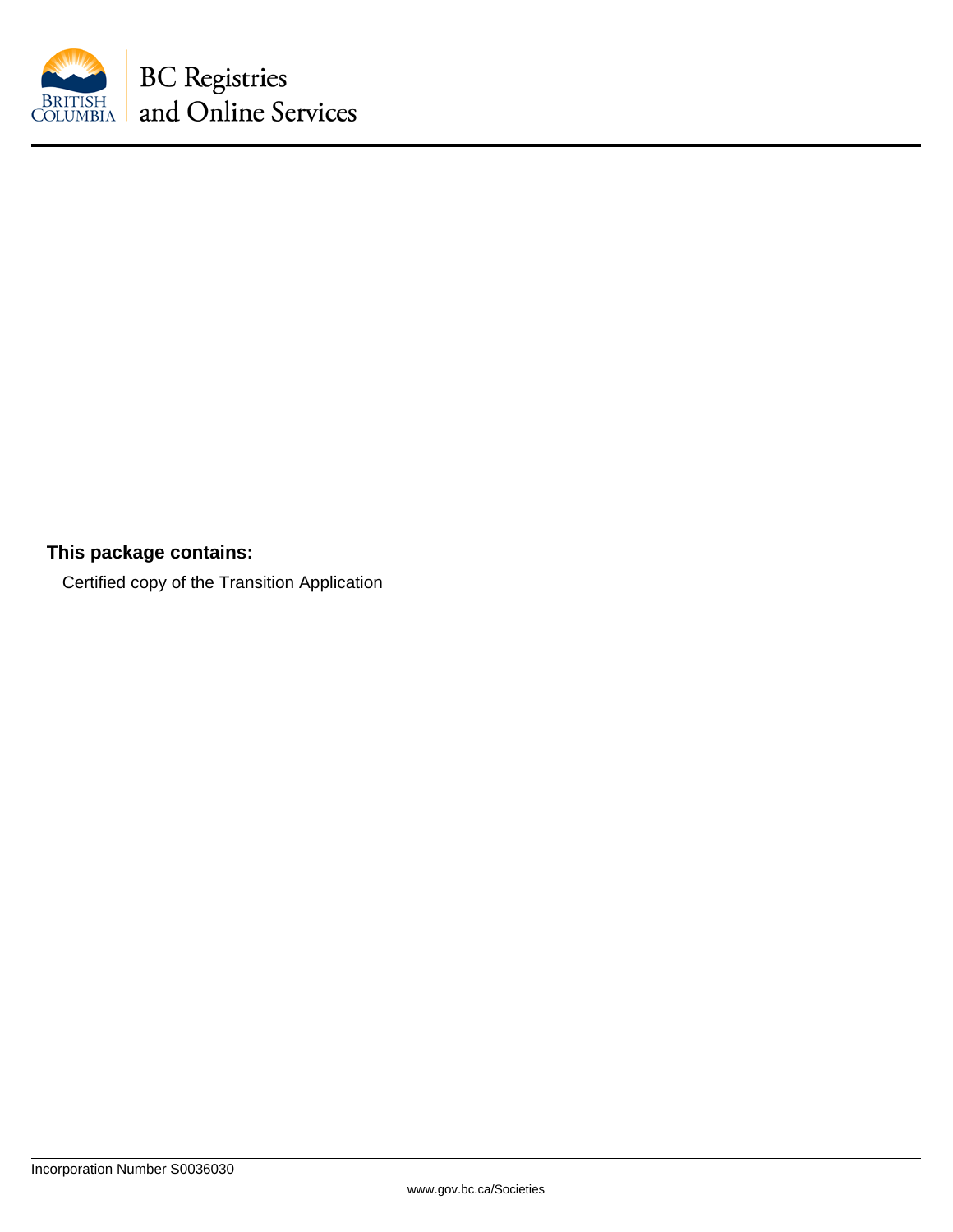

**BC Society • Societies Act**

**CERTIFIED COPY** Of a document filed with the Province of British Columbia Registrar of Companies

MIT

#### NAME OF SOCIETY: **MID-ISLAND CASTAWAYS FLY FISHING CLUB**

Incorporation Number: S0036030 Business Number: 80202 0313 BC0001

CAROL PREST Filed Date and Time: November 14, 2018 05:20 PM Pacific Time

#### **REGISTERED OFFICE ADDRESS INFORMATION**

**Delivery Address: Mailing Address:** 250 ISLAND HIGHWAY EAST PO BOX 554

PARKSVILLE BC V9P 2G6

250 ISLAND HIGHWAY EAST PO BOX 554 PARKSVILLE BC V9P 2G6

#### **DIRECTOR INFORMATION**

**Last Name, First Name Middle Name:** ALLEN, JEFF

**Delivery Address:**

643 YAMBURY RD QUALICUM BEACH BC V9K 1C5

**Last Name, First Name Middle Name:**

CARTER, PHILIP

**Delivery Address:**

3720 DOLPHIN DR NANOOSE BAY BC V9P 9H1

**Last Name, First Name Middle Name:** DRYGEESE, JUDY

**Delivery Address:**

44 - 2101 ERRINGTON RD PO BOX 144 PO ERRINGTON ERRINGTON BC V0R 1V0

**Last Name, First Name Middle Name:** FISHER, GARRY

**Delivery Address:**

1775 CAMERON CRES QUALICUM BEACH BC V9K 2S3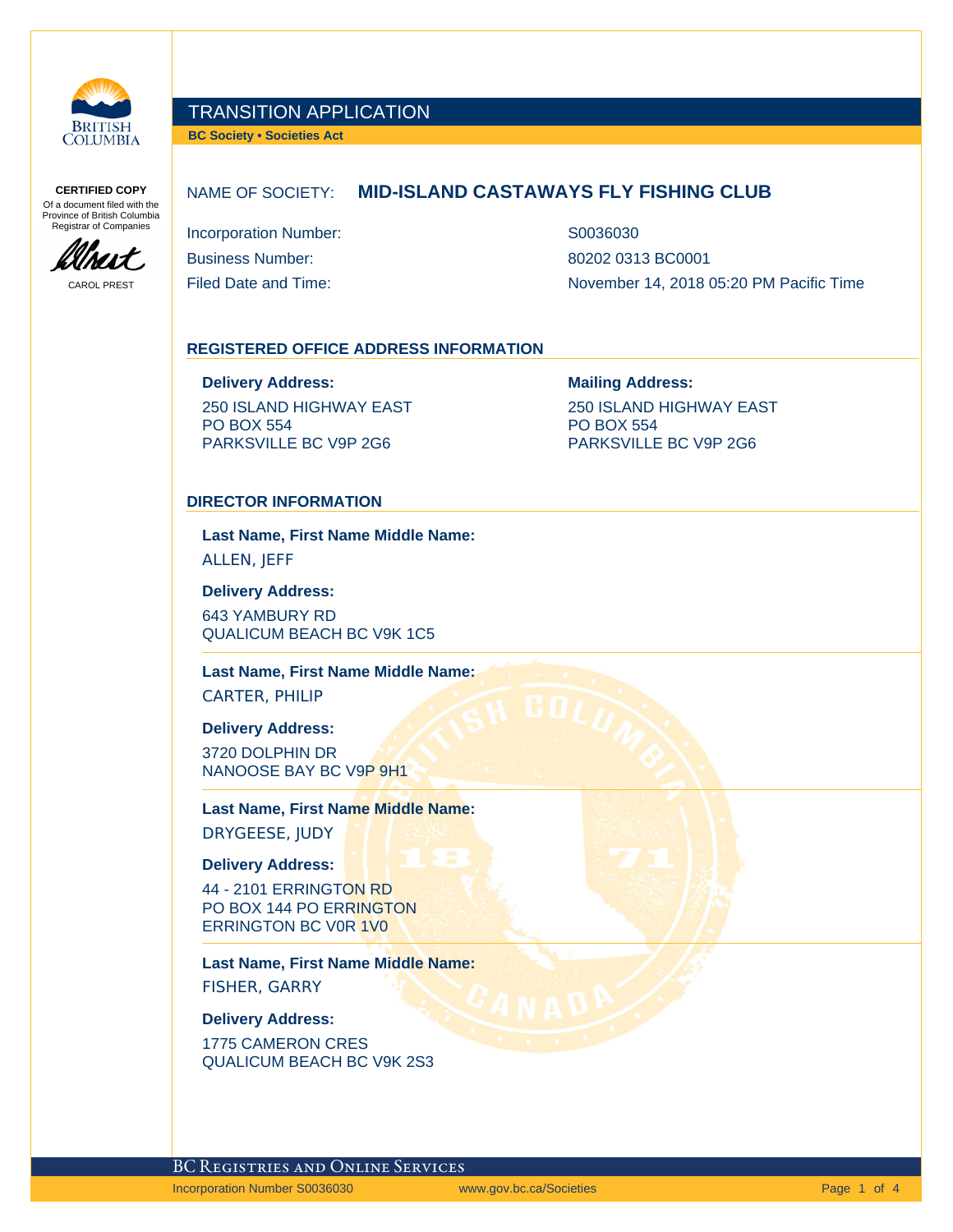

**BC Society • Societies Act**

**Last Name, First Name Middle Name:** MCLEAN, AL

**Delivery Address:**

318 RHEUMER CRES PARKSVILLE BC V9P 1C8

**Last Name, First Name Middle Name:** MOORMAN, WAYNE

**Delivery Address:** 808 MARINER WAY PARKSVILLE BC V9P 1S3

**Last Name, First Name Middle Name:** MORRISON, BRUCE

#### **Delivery Address:**

653 MORRISON AVE PARKSVILLE BC V9P 9C1

**Last Name, First Name Middle Name:** THOMPSON, KEITH

#### **Delivery Address:**

3370 ROCKHAMPTON RD NANOOSE BAY BC V9P 9H5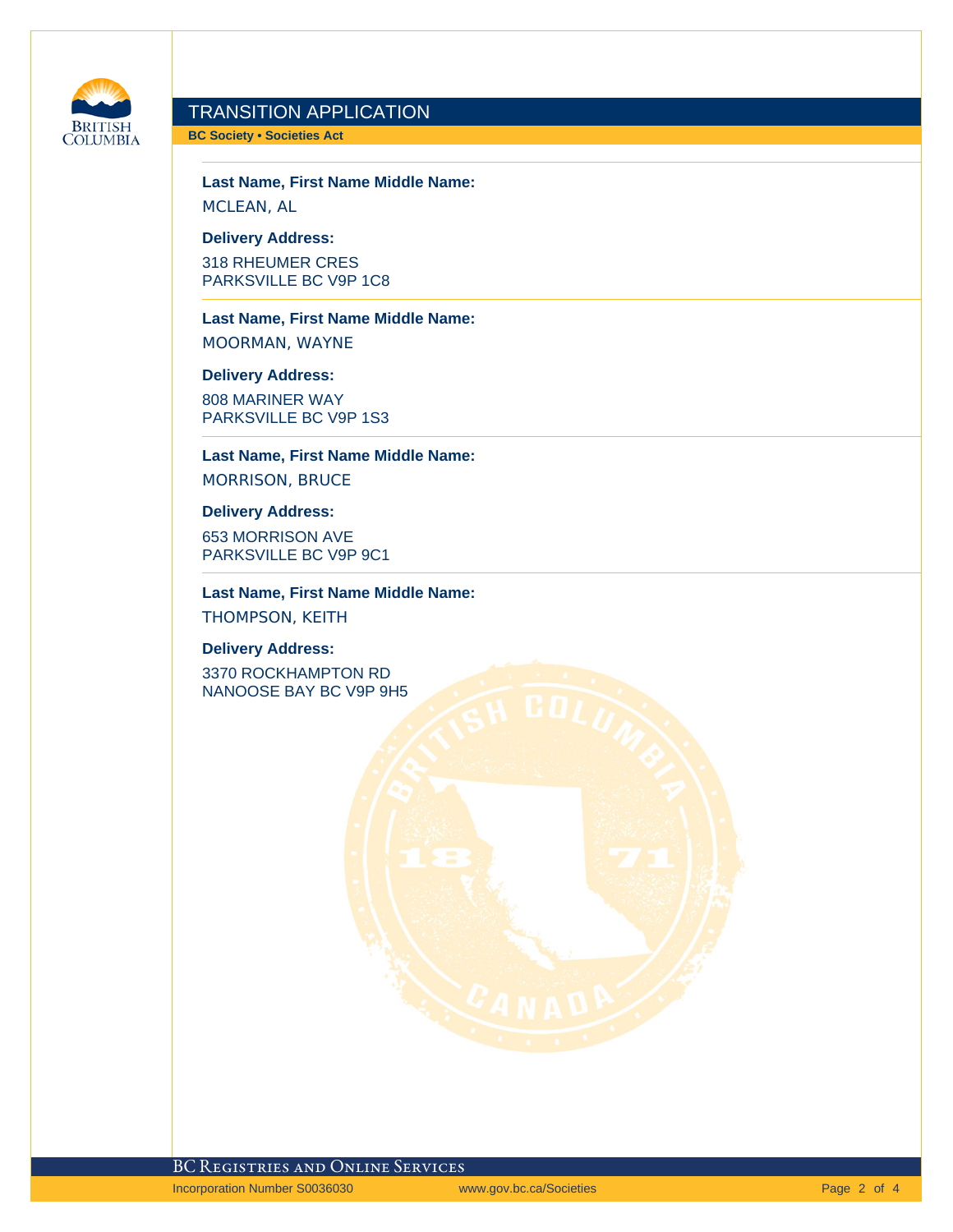

**BC Society • Societies Act**

## **CONSTITUTION**

#### **NAME OF SOCIETY**

MID-ISLAND CASTAWAYS FLY FISHING CLUB

#### **SOCIETY'S PURPOSES**

- (a) To practice and promote the sport of fishing with artificial flies.
- (b) To practice and promote research, conservation and enhancement of all sport fish in British Columbia.
- (c) To support and encourage the preservation and enhancement of lakes, streams and oceans in British Columbia and access thereto, for the practice of fishing with artificial flies.
- (d) To encourage fellowship, ethics and sportsmanship amongst anglers.

This society is a member-funded society. It is funded primarily by its members to carry on activities for the benefit of its members. On its liquidation or dissolution, this society may distribute its money and other property to its members.

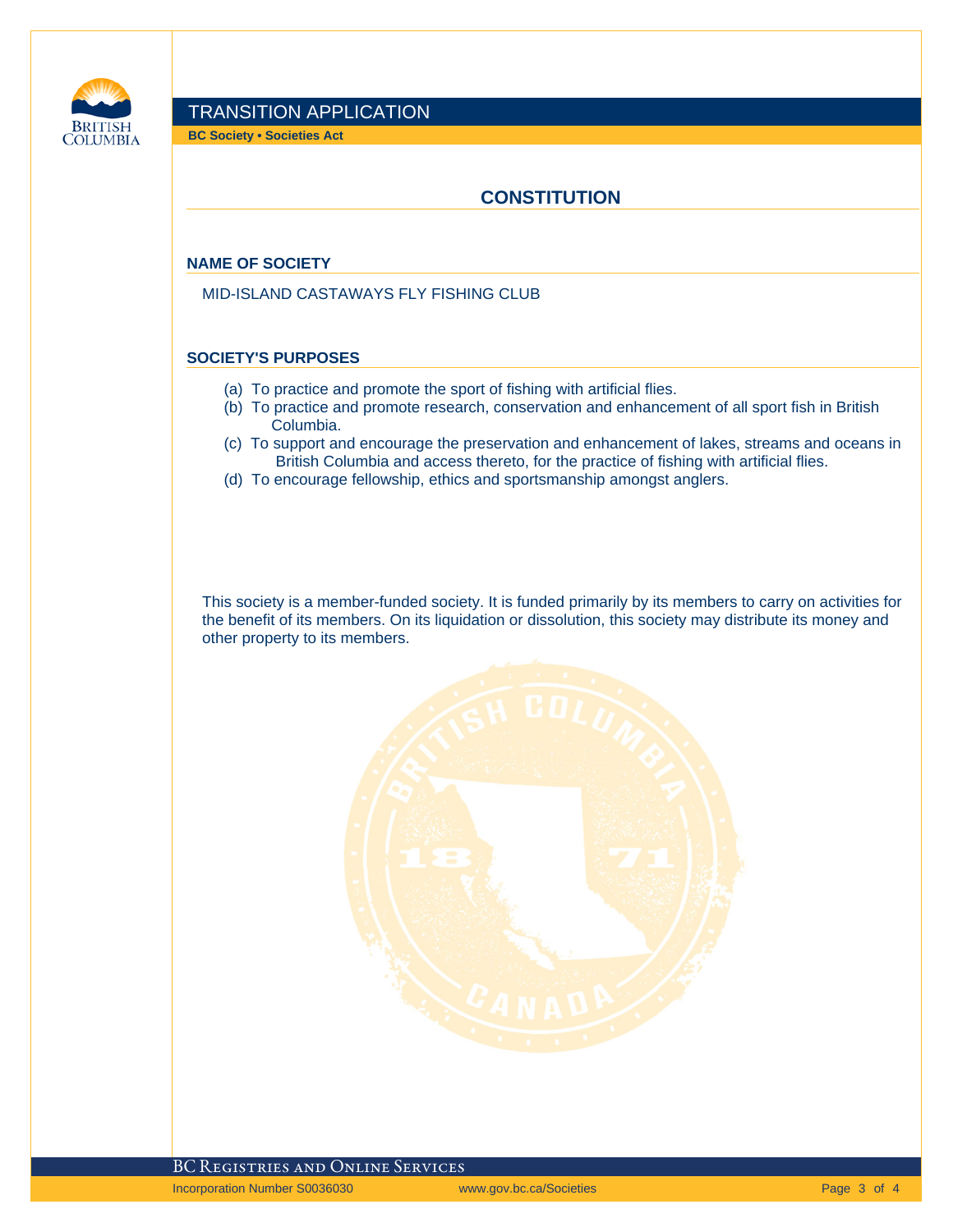

**BC Society • Societies Act**

#### **SOCIETY'S BYLAWS**

Our society amended its bylaws on transition. Special Resolution Date: January 23, 2018

**NOTE: The complete Bylaws, as uploaded, appear at the end of this report.**

#### **CERTIFICATION**

I, Keith Thompson, certify that I have relevant knowledge of the society, and that I am authorized to make this filing.



#### **NOTE: The complete Bylaws, as uploaded, continue on the next page**

BC Registries and Online Services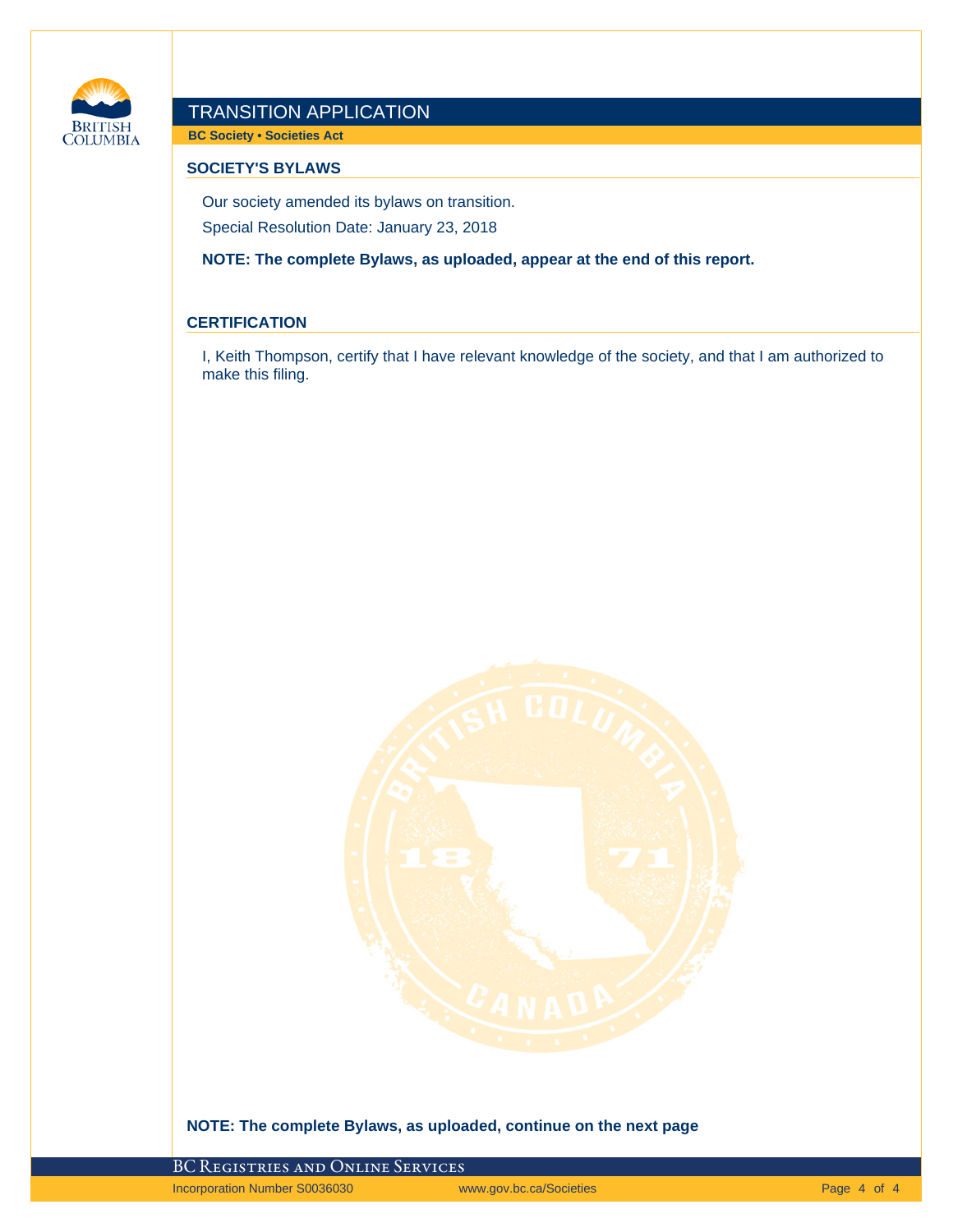# **BYLAWS of the Mid-Island Castaways Fly Fishing Club**

## **Article 1.0 - HEAD OFFICE**

The head office of the Society shall be in the Parksville/Qualicum Beach area in the Province of British Columbia at such a place therein as Directors may from time to time determine.

# **Article 2.0 - SEAL**

The Corporate Seal for the Society shall be maintained at the head office of the Society.

## **Article 3.0 - DEFINITIONS**

3.1 In these Bylaws:

**"Act"** means the *Societies Act* of British Columbia as amended from time to time;

**"Board"** means the Executive Officers and Directors of the Society;

- **"Bylaws"** means these Bylaws as altered from time to time.
- 3.2 The definitions in the Act apply to these Bylaws.
- 3.3 If there is a conflict between these Bylaws and the Act or the regulations under the Act, the Act or the regulations, as the case may be prevail.

## **Article 4.0 - MEMBERSHIP**

### **4.1 Term**

The *Membership Year* shall terminate on the 31st day of December each year.

### **4.2 Annual Membership Fees**

4.2.1 The Board may present to the membership a proposal to establish the annual fees for each membership category for the following calendar year. The proposed fee structure must be presented to the membership for ratification no later than the October General Meeting.

4.2.2 If the Board does not present a proposal to establish revised annual membership fees within the expressed time period, the fees will remain unchanged for the following year.

4.2.3 As soon as practical after the meeting at which the membership ratified the annual membership fee, the Secretary shall inform all paid members of the Society of the fee and advise them that payment is due on or before December 31st in order to maintain membership for the following membership year.

4.4.4 Persons joining the Society for the first time will be subject to a \$10.00, new-member administrative fee.

4.2.5 Persons seeking membership for the first time may be eligible for prorated membership fees subject to Board approval.

### **4.3 Membership Entitlements**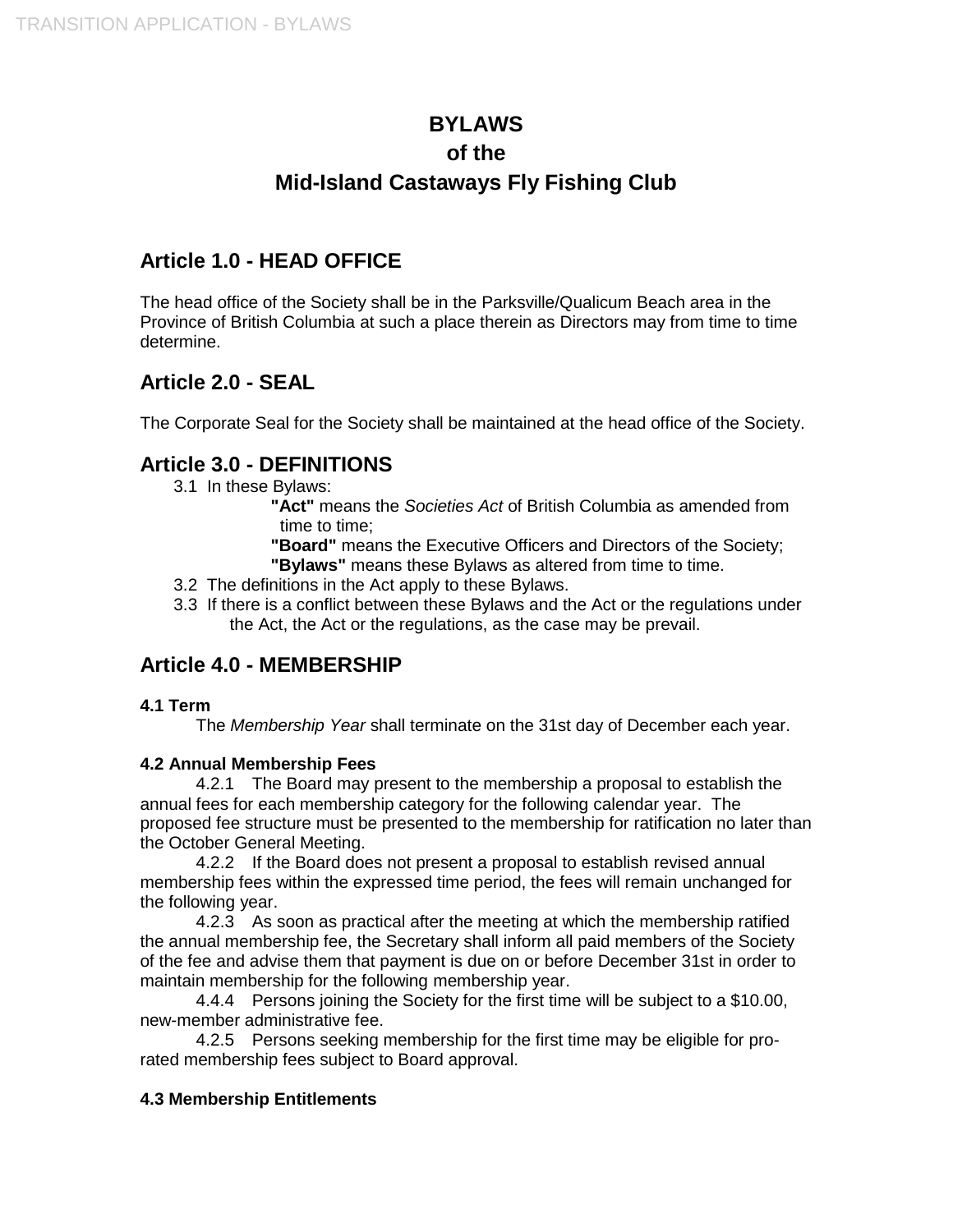Members shall be entitled to:

- 4.3.1 Receive notice of all meetings and activities of the Society.
- 4.3.2 Participate at meetings and activities of the Society.
- 4.3.3 Receive a copy of the annual financial statements.

4.3.4 Stand for election to the Board and to vote at meetings in accordance with their membership category.

4.3.5 Such other rights and privileges as may be determined from time to time by the Board or the general membership.

4.3.6 Membership entitlements shall be terminated whenever payment of annual membership fees is 60 days in arrears.

### **4.4 Membership Categories**

There are (7) seven membership categories all of which have paid the annual membership fee for the current calendar year.

1) **"Regular"** - a singular designation of member that is entitled to vote on all club matters at General, Special General and Annual General Meetings. Regular members may be elected to the Board, receive mailings, notices and invitations as may be issued by the Board and the Club.

2) **"Family"** - includes the spouse living at the primary residence of the Regular member and dependent children under the age of 18 living at the primary residence or elsewhere. Voting at meetings will be limited to the Regular member and one (1) other family member being 18 years of age or older. The Regular member only may hold office. There will be only one notification to the address or email address on record of the Regular member. Except for the foregoing, all will be entitled to the rights and benefits of Regular membership.

**3) "Junior"** - restricted to persons between the ages of 15 and 18 with conversion to Regular membership following their 18th birthday. They pay reduced fees at a rate approved by the membership annually. Junior members may not vote or hold office but are otherwise entitled to all rights and benefits of Regular membership.

4) **"Life"** - restricted to members who receive this designation as an award in recognition of outstanding service or support to the Society over a period of years or on the basis of a significant one-time event. The recipient shall continue to enjoy all the rights and privileges of a Regular member but he/she need no longer pay membership fees.

5) **"Associate"** - offered at the discretion of the Board to persons living outside Vancouver Island or otherwise unable to attend meetings. They will pay fees at 50% of the Regular membership rate and shall be entitled to receive mailings, attend meetings but cannot vote at meetings or hold office.

6) **"Corporate"** - offered to companies wishing to provide support to the Society or any of its activities or projects. The company may nominate a representative who will be a Regular member with full rights.

7) **"Honorary"** - such members of the community who may be appointed by a resolution passed by the members based on a recommendation of the Board. They pay no membership fees and may not vote or hold office but otherwise may enjoy all privileges of Regular membership.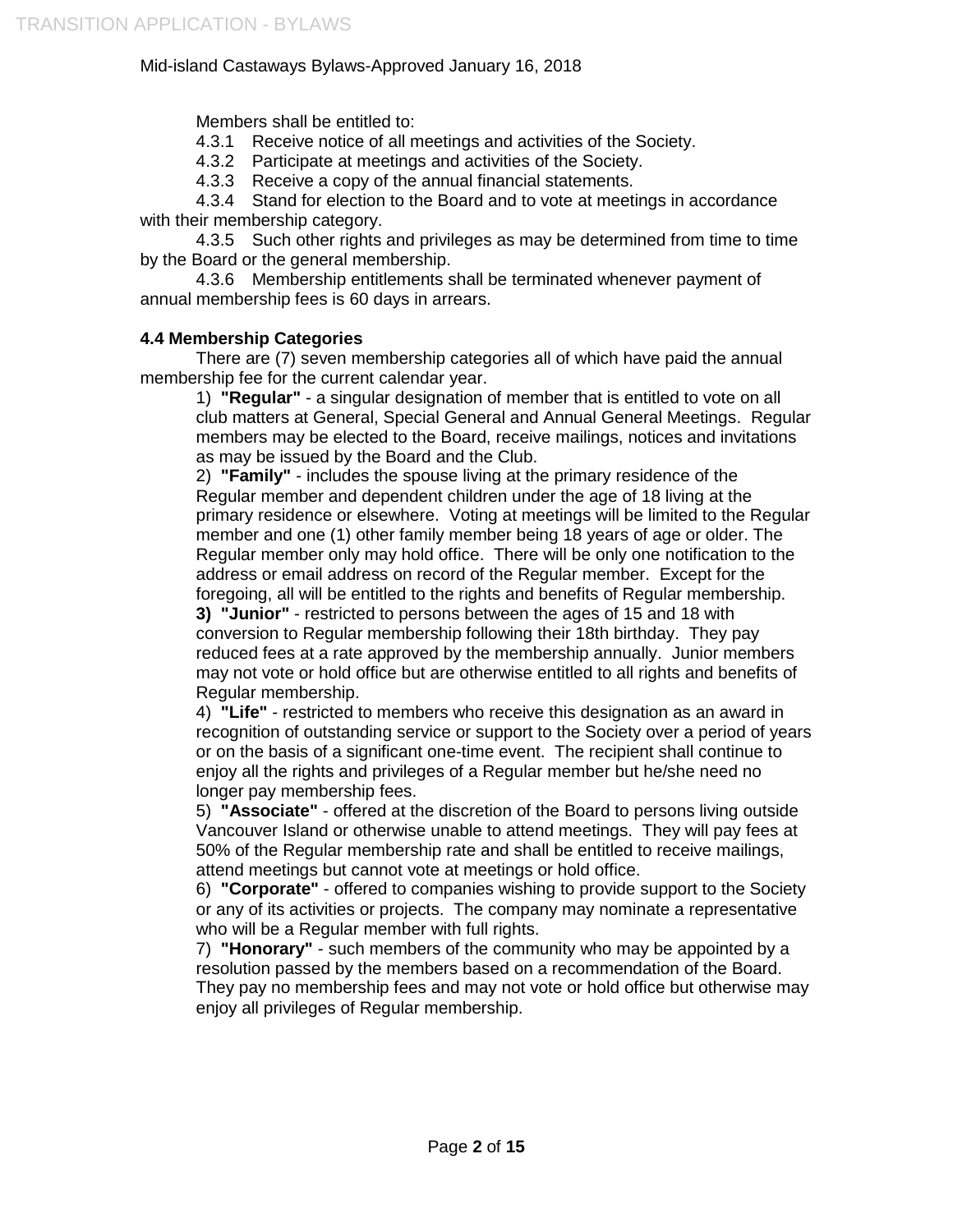### **4.5 Termination of Membership**

Membership shall be terminated whenever payment of annual membership fees is 60 days in arrears and if,

4.5.1 An individual resigns.

4.5.2 An individual dies.

4.5.3 An individual is expelled by Special Resolution. (See Appendix 1)

### **4.6 Reinstatement of Membership**

4.6.1 Individuals whose membership terminated due to non-payment of annual membership fees may be reinstated subject to payment of outstanding fees plus payment of a \$10.00 administrative fee.

4.6.2 Individuals expelled may apply for reinstatement no sooner than 12 months after the person was expelled. (See Appendix 1)

### **4.7 Remuneration of Members**

4.7.1 Members will not be paid for services provided to the club.

4.7.2 Society activities conducted for the benefit of members shall whenever possible be carried out by volunteers being club members or non-members or both.

4.7.3 As previously included in the Society's (1996) Constitution under Article 4, the Bylaws shall not be interpreted so *as* to prohibit refunding reasonable out-of-pocket expenses incurred by Members on authorized activities directly related to the purposes of the club. **This provision was previously unalterable.**

4.7.4 Members must seek pre-approval to submit a claim for reasonable, outof-pocket expenses and such refund will be at the sole discretion of the Board.

# **Article 5.0 - ANNUAL GENERAL, SPECIAL GENERAL AND GENERAL MEETINGS**

### **5.1 Notice of Meetings**

5.1.1 Notice of time and place of meetings called under Article 5.0 shall be given to each member at least fourteen (14) days prior to the date of the meeting.

5.1.2 No accidental omission in giving notice of any meeting or any adjourned meeting of the members of the Society shall invalidate such meeting or make void any proceedings taken thereat.

5.1.3 It is not necessary to give notice of a continuation of a meeting or of the business to be transacted at a continuation of an adjourned general meeting except that, when a meeting is adjourned for 30 days or more, notice of the continuation of the adjourned meeting must be given.

### **5.2 Quorum**

5.2.1 Quorum for meetings called under Article 5.0 shall be (25) twenty five percent of Society members eligible to vote.

5.2.2 All matters presented to the membership for vote under Article 5.0 must pass by 2/3 of the members eligible to vote being present at the meeting.

5.2.3 If within 30 minutes from the time set for holding a meeting a quorum of voting members is not present, the meeting stands adjourned until the next scheduled meeting and if at the continuation of the adjourned meeting, a quorum is not present within 30 minutes from the time set for holding the continuation of the adjourned meeting, the meeting is terminated.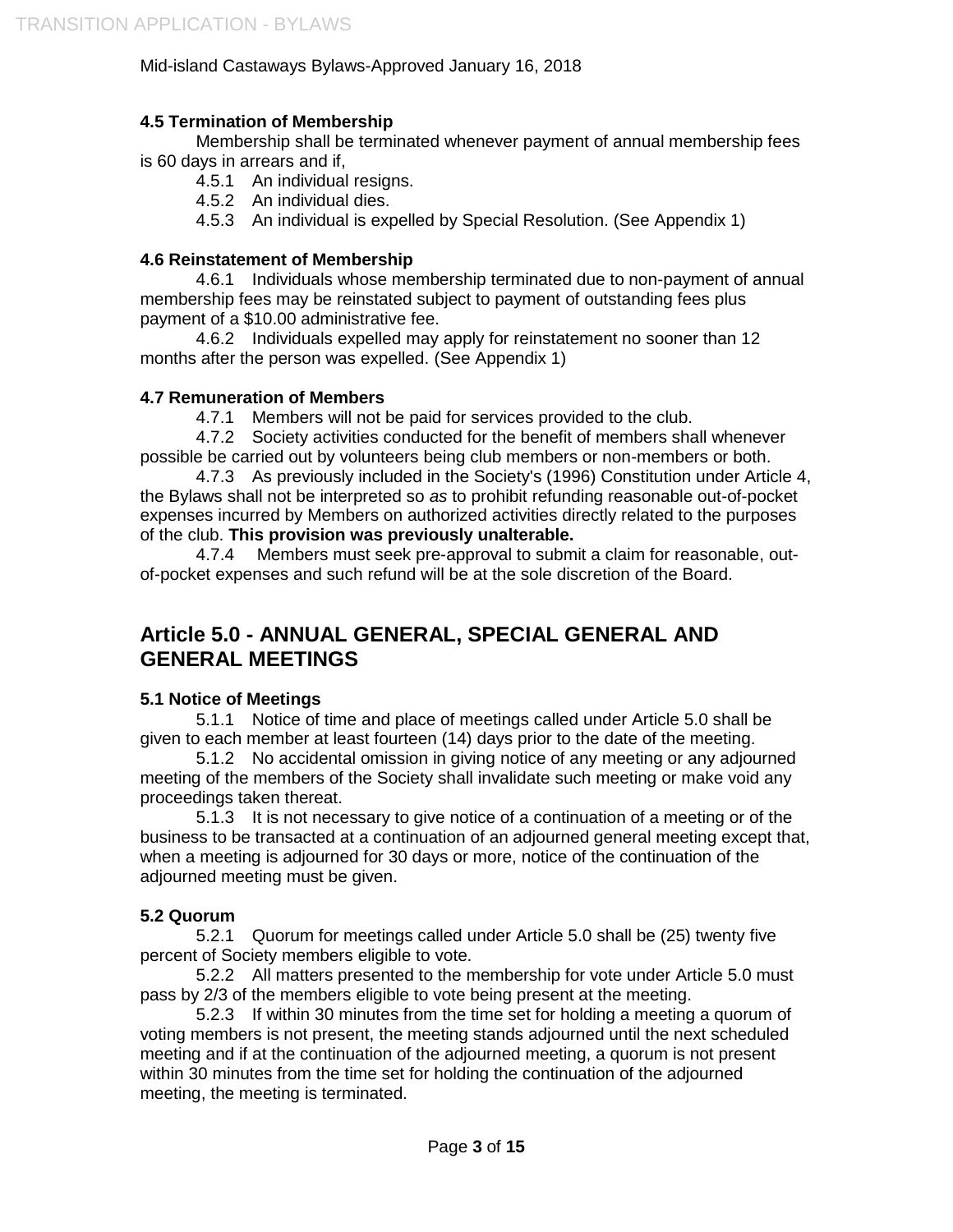5.2.4 No other business may be transacted at a meeting so terminated due to a lack of quorum.

5.2.5 No business may be transacted at the continuation of the adjourned meeting other than business left unfinished at the adjourned meeting.

### **5.3 Annual General Meetings (AGM)**

The AGM of the members shall be held before March 1st in each year at a location in the Parksville/Qualicum Beach area as determined by the Board of Directors.

The principle agenda for each AGM shall include but not be limited to:

- a) The Annual Report of the Board of Directors.
- b) The Annual Financial Statement.
- c) The report of the financial reviewers, if any, pursuant to Article 11.0.

d) The report of the Nominating Committee and the election of the Executive and Directors for the ensuing year.

### **5.4 Special General Meetings**

Special General Meetings of the membership may be called at any time to discuss matters of importance requiring a vote of the membership as described in the Society's Bylaws or the Act*.* Special General Meetings may also be called related to other matters where the majority of membership support is requested. A Special General Meeting can be called provided that when so called notice shall be given containing a statement of the purpose of the meeting. A General Meeting may occur in conjunction with a Special General Meeting. A Special General Meeting may be called:

- 5.4.1 By Resolution of the Board of Directors.
- 5.4.2 By written request to the President of 5% of the members eligible to vote.
- 5.4.3 For reasons required in these bylaws.

### **5.5 General Meetings**

General Meetings are typically conducted monthly except when suspended upon recommendation of the Board. The agenda of General Meetings will normally, but not always, include updates from the Board about ongoing business, delivery of information or topics of general interest to the members and an opportunity for the Board to seek general direction and feedback from the members. Voting at general meetings will not be about topics of importance requiring a vote of the membership as described in the Society's Bylaws or the Act. A Special General Meeting may occur in conjunction with a General Meeting.

# **ARTICLE 6.0 - RULES OF PROCEDURE AND VOTING RIGHTS**

### **6.1 Rules of Order at Meetings**

All meetings of the Society shall be conducted according to *"Roberts Rules of Order: Simplified and Applied, Second Edition (2001)"* or current edition with the exception of procedures and provisions otherwise explicitly stated in these bylaws.

### **6.2 Voting Rights**

6.2.1 Voting rights are granted to members identified in Article 4.0.

6.2.2 Eligible voters must be present at any meeting where the vote occurs and upon payment of applicable membership fees for the membership year in which the vote occurs.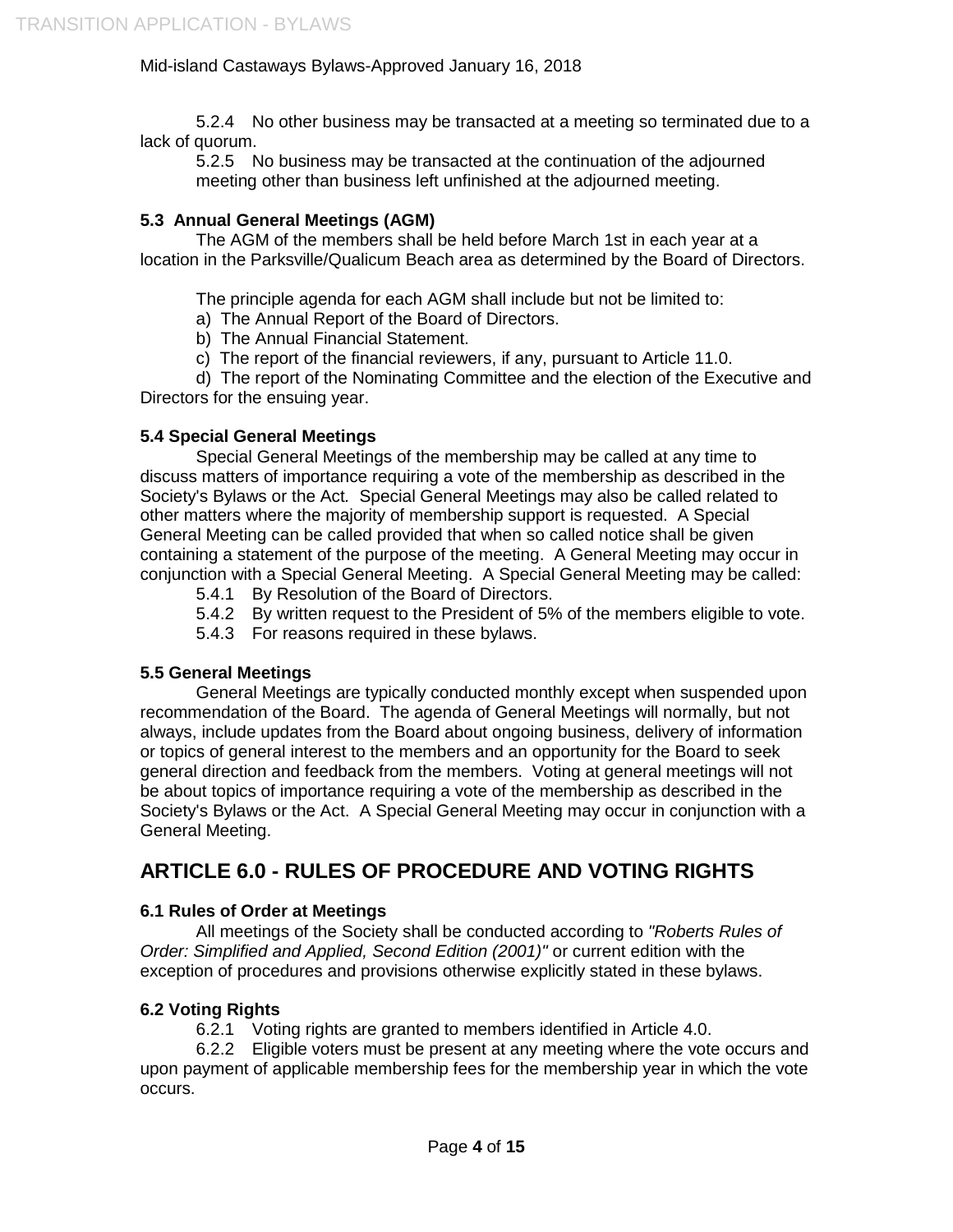### **6.3 Voting Procedures**

6.3.1 Every question, unless otherwise stated in the bylaws, shall be decided by a show of hands unless a secret ballot is demanded by anyone who is present and entitled to vote.

6.3.2 If a secret ballot is requested pursuant to section 6.3.1, the Chairperson shall direct that a secret ballot be held and shall, at their sole discretion, determine the means by which that is done.

# **ARTICLE 7.0 - BOARD OF DIRECTORS AND EXECUTIVE OFFICERS**

### **7.1 Composition**

The Board of Directors (herein after referred to as the Board) shall be composed of the Executive Officers and four (4) additional Directors as may be elected by the membership. The Executive Officers of the Society are:

The President The Past President The Vice President The Secretary The Treasurer

### **7.2 Election and Terms of Office**

The terms of office shall be one year with the exceptions of the Secretary and the Treasurer for which the terms shall be two years. The President shall hold the position of Past President upon the election of a new President.

7.2.1 The positions of Secretary and Treasurer may be combined but normally the Secretary shall be elected in even-numbered years and the Treasurer shall be elected in odd-numbered years.

### **7.3 Appointment of Vacant Positions**

Vacancies occurring prior to the expiration of the term of office may be filled for the remainder of such term prescribed in Articles 7.0 and 9.0 or in the following manner:

7.3.1 by a current member of the Board so appointed by the Board for Executive positions.

7.3.2 by election of an eligible member of the Society through Special Resolution for any position not covered under Article 9.0.

### **7.4 Removal of a director from the Board**

A Board member may be removed from office when:

- 7.4.1 An individual resigns.
- 7.4.2 An individual dies.
- 7.4.3 Otherwise identified in Appendix 2.

### **7.5 Board Meeting Quorum**

Quorum for the transaction of business at Board meetings shall be (5) five. Whereas a Board consists of fewer than (5) five elected members, all decisions of the Board require approval of the membership.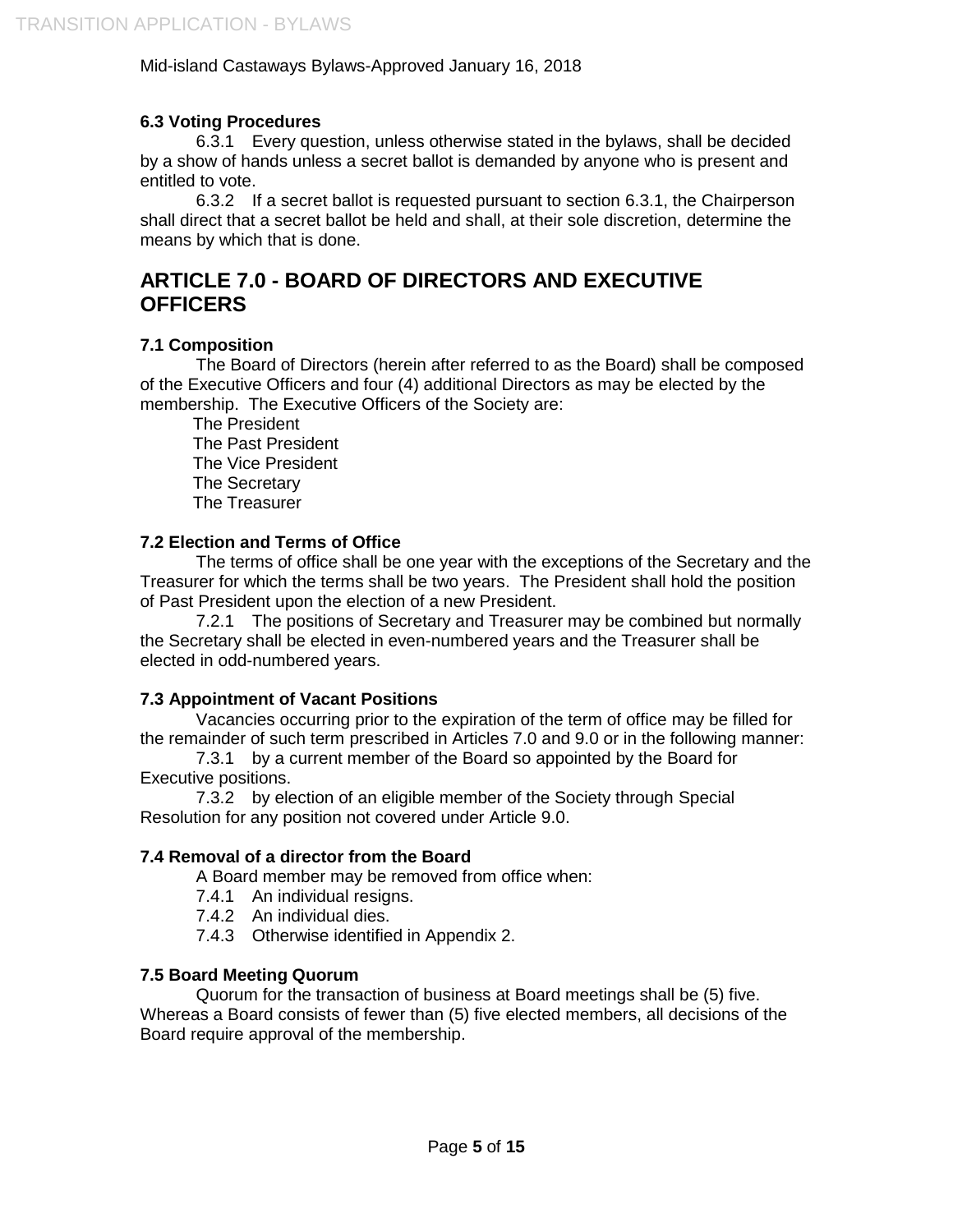### **7.6 Board Meetings and Notice**

7.6.1 The Board shall meet a minimum a six (6) times between concurrent Annual General Meetings.

7.6.2 The Board may appoint a day or days in any month or months for regular meetings at an hour to be named and for such regular meetings and no notice need be sent of any meeting of the Board of Directors necessary if all members of the Board are present when the meeting is called or if those absent have signified their consent to the meeting.

7.6.3 A Board meeting may be called by any Officer in response to a request or direction in writing supported by a majority of the Board. Notice of such meetings may be hand-delivered, telephoned or sent electronically not less than two (2) days before the meeting is to take place or may be mailed not less than seven (7) days before the meeting is to take place.

7.6.4 No accidental omission in giving notice for a Board meeting shall invalidate the meeting or make void any decisions taken at the meeting.

7.6.5 The Board may conduct a meeting regarding urgent matters that cannot wait until the next scheduled Board meeting using telephone or video conferencing services provided quorum requirements are followed and the minutes of the meeting are recorded. Voting on any resolution may occur at such meetings or may be conducted by email with the Secretary receiving and recording the results.

7.6.6 All Directors present at any meeting or voting on any matter must, in accordance with the Act, declare any real or perceived conflict of interest and take steps to separate themselves from the discussion and/or vote in accordance with the Act.

# **ARTICLE 8.0 - POWERS OF THE BOARD OF DIRECTORS**

### **8.1 Administration of the Affairs of the Society**

The Board shall be a working Board and administer the affairs of the Society in all things including the establishment of policies, execution of lawful contracts and the exercise of all such powers as the Society by its Constitution and Bylaws or is otherwise authorized to do.

### **8.2 Representing the Society in the Community**

8.21 Board members shall collectively and individually:

- conduct themselves in a manner that reflects positively on the Society,
- promote the interests and well-being of the Society and,
- maintain an active interest in the affairs of the Society and,
- attend its activities whenever possible and,
- be familiar with its programs and resources.

8.22 The official spokesperson for the Society is subject to Article 9.0.

### **8.3 Acquisition, Investment and Disposal of Assets**

8.3.1 As previously included in the Society's (1996) Constitution under Article 3, the Society shall be carried on without purpose of gain for its members and any profits or other accretions to the Society shall be used for promoting its purposes. **This provision was previously unalterable.**

8.3.2 The Board may purchase, lease or otherwise acquire, sell, exchange or otherwise dispose of any asset or any right or interest therein owned by the Society subject only to the provisions in Article 8.0.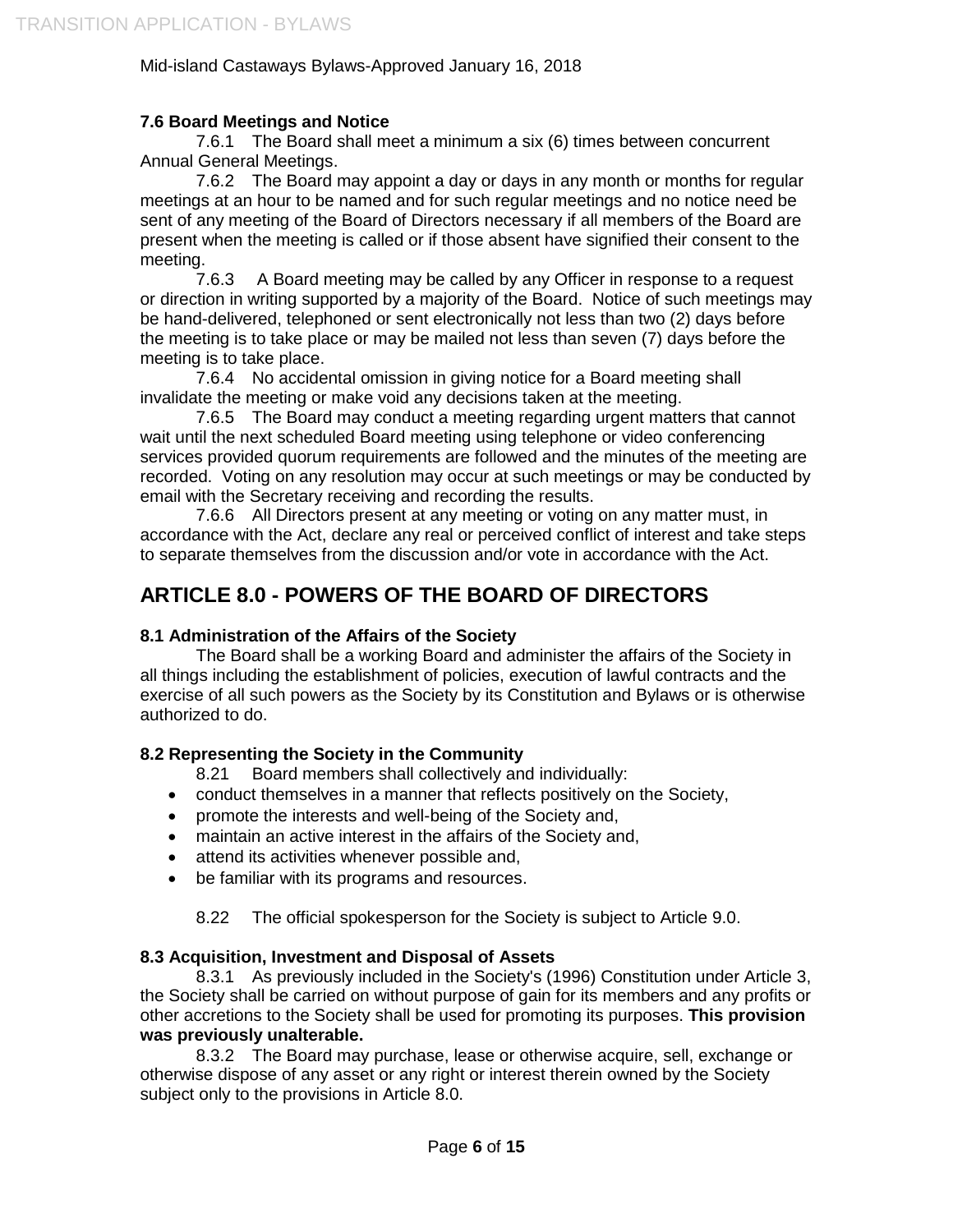8.3.3 Notwithstanding the foregoing and except for funds either deposited in or transferred between any of the Society's bank chequing or interest-bearing savings accounts, any contemplated acquisition, investment or disposal in an amount or value greater than \$750.00 not previously identified in an annual budget approved by the Membership shall require a vote by the membership.

8.3.4 The Board may by resolution recommend to the membership the liquidation of all, or substantially all, of the assets of the Society as part of the winding up or dissolution of the Society.

8.3.5 As previously included in the Society's (1996) Constitution under Article 5, in the event of winding up or dissolution of the Society, funds and assets of the Society remaining after the satisfaction of its debts and liabilities, shall be given or transferred to such organization or organizations concerned with the same purposes as the Society, as may be determined by the Members of the Society at the time of its winding up or dissolution and if effect cannot be given to the aforesaid provisions, then such funds shall be given to some other organization or organizations provided that such organizations shall be charitable organizations, charitable corporations or charitable trusts recognized by the Department of National Revenue of Canada as being qualified as such under the provisions of the Income Tax Act of Canada from time to time in effect. **This provision was previously unalterable.**

8.3.6 In addition to the above, the transfer of funds and or assets shall be done so in accordance the Societies Act (BC) and its regulations.

### **8.4 Borrowing Funds**

The Board may, upon the approval of the membership by Special Resolution, borrow monies for the better conduct of the business of the Society on such terms as the Treasurer may advise are appropriate and for that purpose the Society may pledge any or all of its assets to secure such loan subject to the Act.

### **8.5 Establishment and Composition of Committees**

8.5.1 The Board, at its sole discretion, may establish Ad Hoc Committees and name members to said committees the purposes of which is to coordinate, lead or support special projects and matters of general benefit and enjoyment to the Society. Ad Hoc Committees may be terminated at the sole discretion of the Board.

8.5.2 The Board shall present to the membership Special Resolutions seeking approval to establish Standing Committees identified in Appendix 3. The purpose of Standing Committees is to coordinate, lead or support functions critical to the year-afteryear delivery of Society business and the advancement of the Society's Constitution. The Board may, at its sole discretion, name any member of the Society to such committees. The Board must seek membership approval to terminate Standing Committees.

### **8.6 Delegation of Powers**

Not withstanding any provisions to the contrary contained in the Bylaws of the Society, the Board may at any time, by Board resolution, direct non-society members to execute the Society's obligations through contract or other means.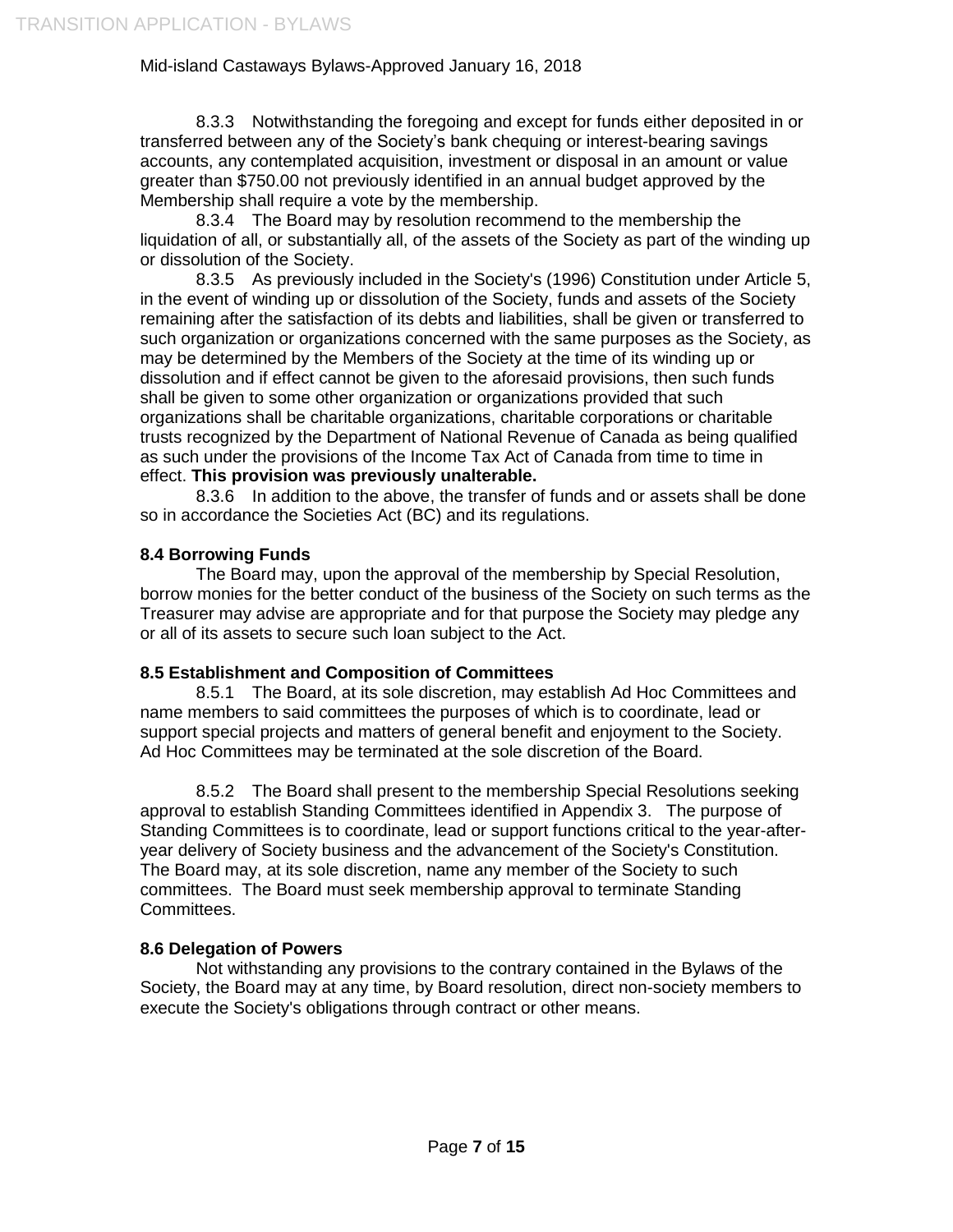# **ARTICLE 9.0 - DUTIES OF THE BOARD OF DIRECTORS**

### **9.1 President**

The President shall:

9.1.1 Chair all meetings of the members of the Society, the Board and the Executive.

9.1.2 Provide direct supervision of the Board.

9.1.3 Act as the official spokesperson for the Society, except as delegated by the Board for specific time periods or specific issues.

9.1.4 Together with the Past-President, coordinate a comprehensive orientation for new Board members.

9.1.5 Serve as the signing authority for all contracts entered into by the Society and as a designated signing authority for all payments made by the Society.

9.16 Serve as an *ex officio* member of all committees established by the Board.

### **9.2 Vice President**

The Vice President shall:

9.2.1 Assume the responsibilities of the President in the President's absence or inability to act.

9.2.2 Undertake responsibilities specifically delegated by the President or otherwise contained in the bylaws.

9.2.3 Serve as a designated signing authority for all payments made by the Society.

9.2.4 Act as the chair of the Nominating Committee (see Appendix 3) and cochair that portion of the Annual General Meeting associated with the election of the Board.

### **9.3 Past President**

The Past President shall in addition to the duties of a Director:

9.3.1 Assist the President with orientation of new Board members.

9.3.2 Assume the responsibilities of the President when the President and Vice-President are absent or unable to act.

### **9.4 Secretary**

The Secretary shall:

9.4.1 Record and distribute in a timely manner minutes of all meetings of the Board and the Executive Officers, if any.

9.4.1.1 If the Secretary is absent from any meeting, the President shall appoint a Secretary *pro tem* for the purpose of recording and distributing the minutes.

9.4.2 Ensure the maintenance of a complete and up to date list of members.

9.4.3 Ensure all notices required by these bylaws are given.

9.4.4 Ensure the proper custody of the Seal of the Society.

9.4.5 Ensure the proper filing and/or storage of all formal Society documents including the bylaws, contracts, correspondence and records.

### **9.5 Treasurer**

The Treasurer shall:

9.5.1 Assume primary responsibility on behalf of the Board for the financial management of the Society.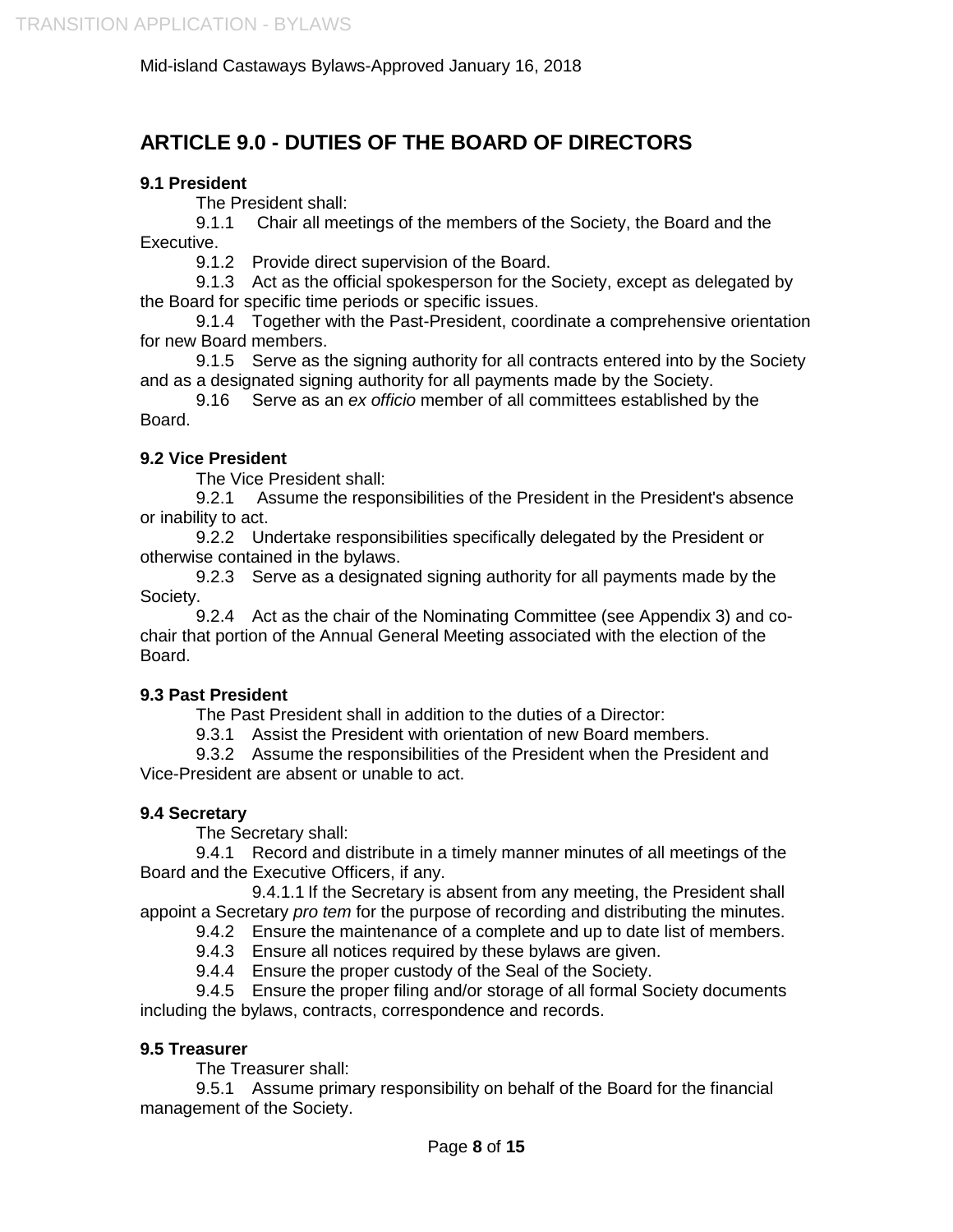9.5.2 Serve as the Chair of the Finance Committee and together with the Finance Committee, prepare the annual operational and capital budgets for the approval of the Board at its January meeting.

9.5.3 Ensure preparation for payment of all budgeted and approved expenditures.

9.5.4 Serve as a designated signing authority for all payments made by the Society.

9.5.5 Ensure a full, accurate and current account of all receipts and disbursements is kept.

9.5.6 Submit monthly financial reports to the Board in the format approved by the Board.

9.5.7 Ensure that all monies belonging to the Society are deposited in the name of and to the credit of the Society in such bank or financial institution as may be designated by the Board.

9.5.8 Advise the Secretary respecting membership fees received.

9.5.9 Prepare the annual financial report for review and approval by the Board.

9.5.10 Act as the chair of the Finance Committee (see Appendix 3.)

### **9.6 Director**

The Director(s) shall:

9.6.1 Act as a Director at large.

9.6.2 Act as the chair of standing committees and/or ad hoc committees as assigned by the Board.

9.6.3 Undertake responsibilities specifically assigned by the Board.

## **ARTICLE 10.0 - DOCUMENTS REQUIRING THE SEAL OF THE SOCIETY**

Any resolution, deed, transfer, license, contract or other document requiring the seal of the Society shall be authorized by resolution of the Board of Directors and signed by any two of the President, Vice President, Treasurer or Secretary.

# **ARTICLE 11.0 - FINANCIAL MANAGEMENT**

### **11.1 Signing Authority**

All cheques, bills of exchange or other orders for payment of money, notes or other evidence of indebtedness issued in the name of the Society shall be signed by two of the following: President, Vice President, Treasurer, Secretary or other Director designated from time to time by resolution of the Board.

**11.2** Any one of the officers or designate pursuant to section (11.1) may also endorse notes and drafts for collection on account of the Society through its bankers and endorse notes and cheques for deposit with the Society's bankers for credit of the Society.

### **11.3 Financial Year**

The financial year of the Society shall terminate on the 31st day of December in each year.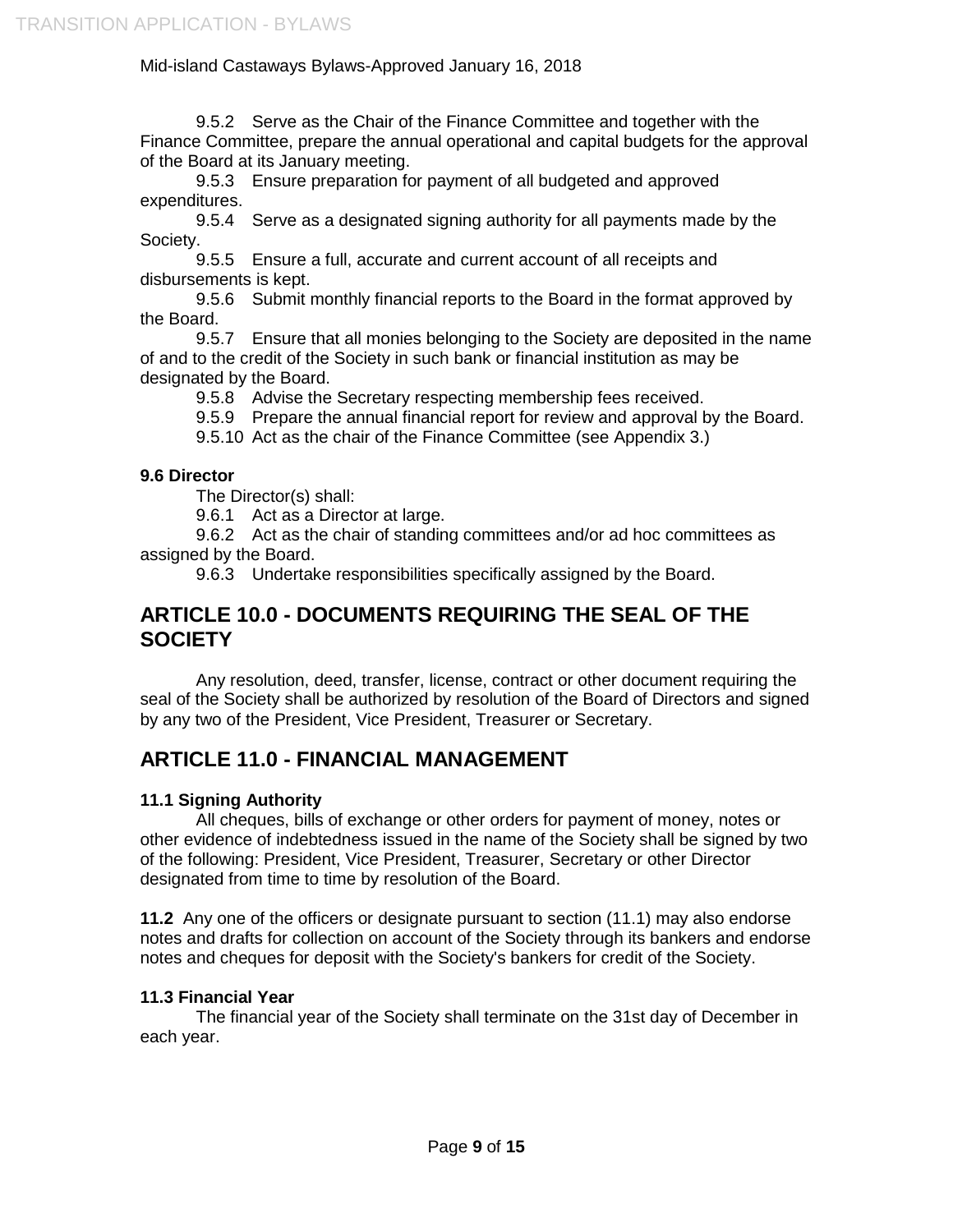### **11.4 Financial Review**

The Board may appoint annually a qualified individual(s) to conduct a financial review. The financial reviewer(s), if appointed, shall examine the accounts of the Society in accordance with generally accepted standards and in their report shall state whether in their opinion the financial statements are properly drawn up so as to present fairly the financial position of the Society and the results of its operations.

# **12.0 INDEMNIFICATION FOR DIRECTORS**

Subject to the Act*,* the Society shall hold harmless the Board, both collectively and individually, from all liability, costs, charges and expenses sustained or incurred by him/her in the execution or professed execution of his/her duties of office and shall provide him/her with all necessary legal and defence services in relation to any claim made against him/her alleging such liability on his/her part and the Society shall maintain insurance in a reasonable sum for such liabilities.

## **13.0 NOTICE**

Whenever, under provisions of this or any other by-law, notice is required to be given, such notice may be given, either personally, by email, facsimile, or by depositing same in the Post Office or public letter box in a prepaid, sealed wrapper addressed to the Director, Officer or Member at his/her last known address. A notice or other document so sent by post shall be deemed to be given three days after the same was deposited in a Post Office or public letter box, or if electronically posted, shall be deemed to be given one day after the same was sent by normal electronic means.

## **14.0 REPEAL AND AMENDMENT**

Subject to Articles (4) four and (5) five, these bylaws may be amended by Special Resolution approved by a vote of Members.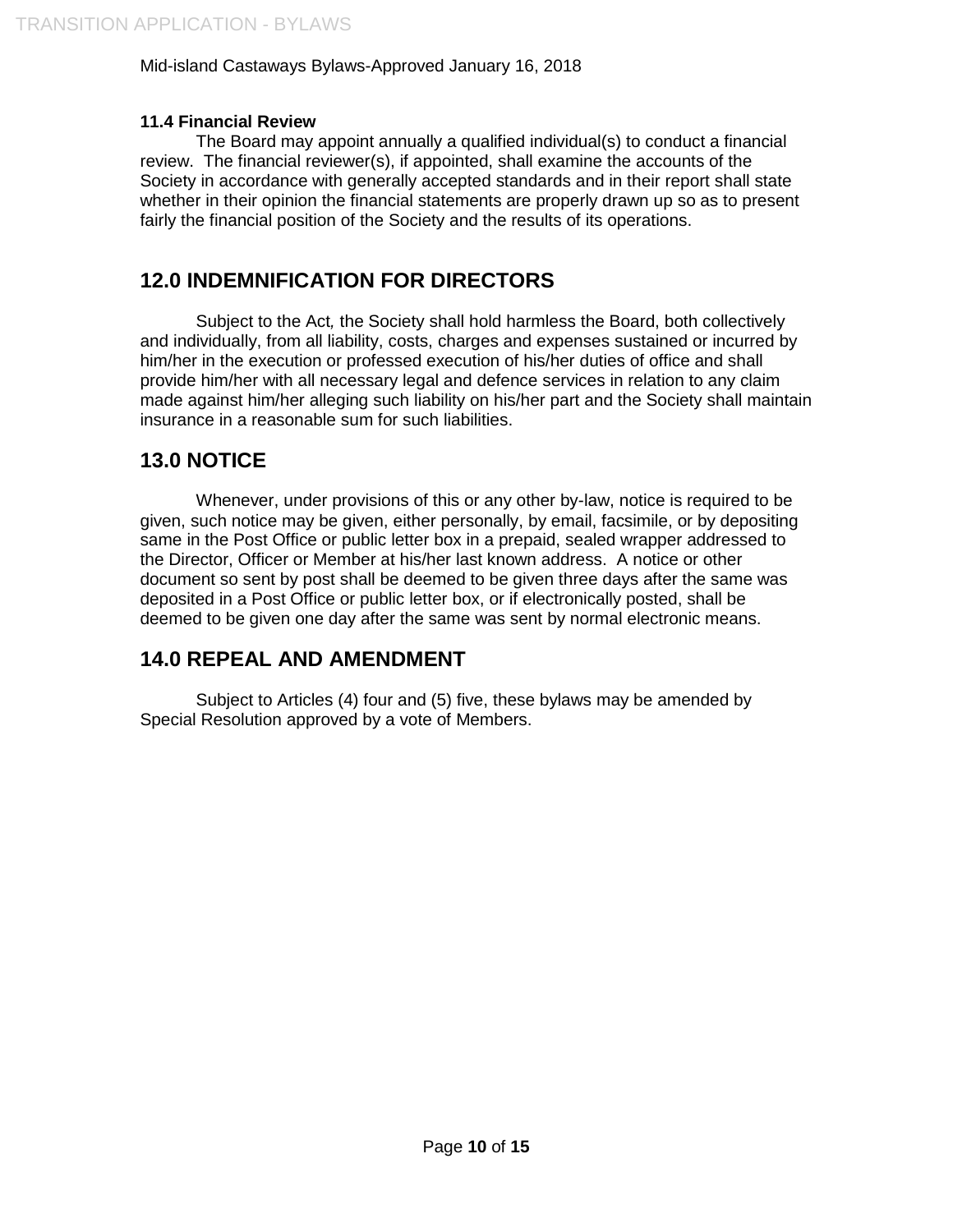### **APPENDIX 1**

### **PROCEDURES FOR THE EXPULSION AND REINSTATEMENT OF MEMBERS**

### EXPULSION

The expulsion of a member is a serious undertaking. The reasons for considering the expulsion of a member may include but are not limited to:

- Conviction under the Federal Fisheries Act
- Conviction under the BC Wildlife Act
- Conduct which itself is contrary to the purposes of the Society and would bring discredit to the Society and its reputation.

The Board shall, upon becoming aware of factors whereby misconduct is alleged to have occurred, undertake steps to verify the facts related to the matter.

The member who is the subject of an assessment of alleged misconduct shall be given an opportunity to be heard and/or be represented before the Board during any assessment.

After considering available facts the Board may recommend to the membership by Special Resolution the expulsion of a member. The vote shall be conducted by secret ballot only and the member in question will not vote. General requirements under Article 5.0 apply.

The Member subject to the resolution shall be given an opportunity to be heard and/or be represented before the membership before a vote on the relevant Special Resolution occurs.

Membership fees or any pro-rated portion thereof will not be refunded if a member is expelled. Any member expelled cannot later become a member of the Society unless reinstated in accordance with these bylaws.

### REINSTATEMENT

Persons expelled may apply in writing to be reinstated after a period not less than 12 months. The Board shall consider all applications for reinstatement and may recommend to the membership a Special Resolution to reinstate the person.

Persons expelled may be reinstated upon the approval of a Special Resolution on the matter. The vote shall be conducted by secret ballot only. The person who is the subject of the resolution shall not vote.

The full amount of annual membership fees must be paid before the person will be considered to be a member of the Society. Administrative fees do not apply.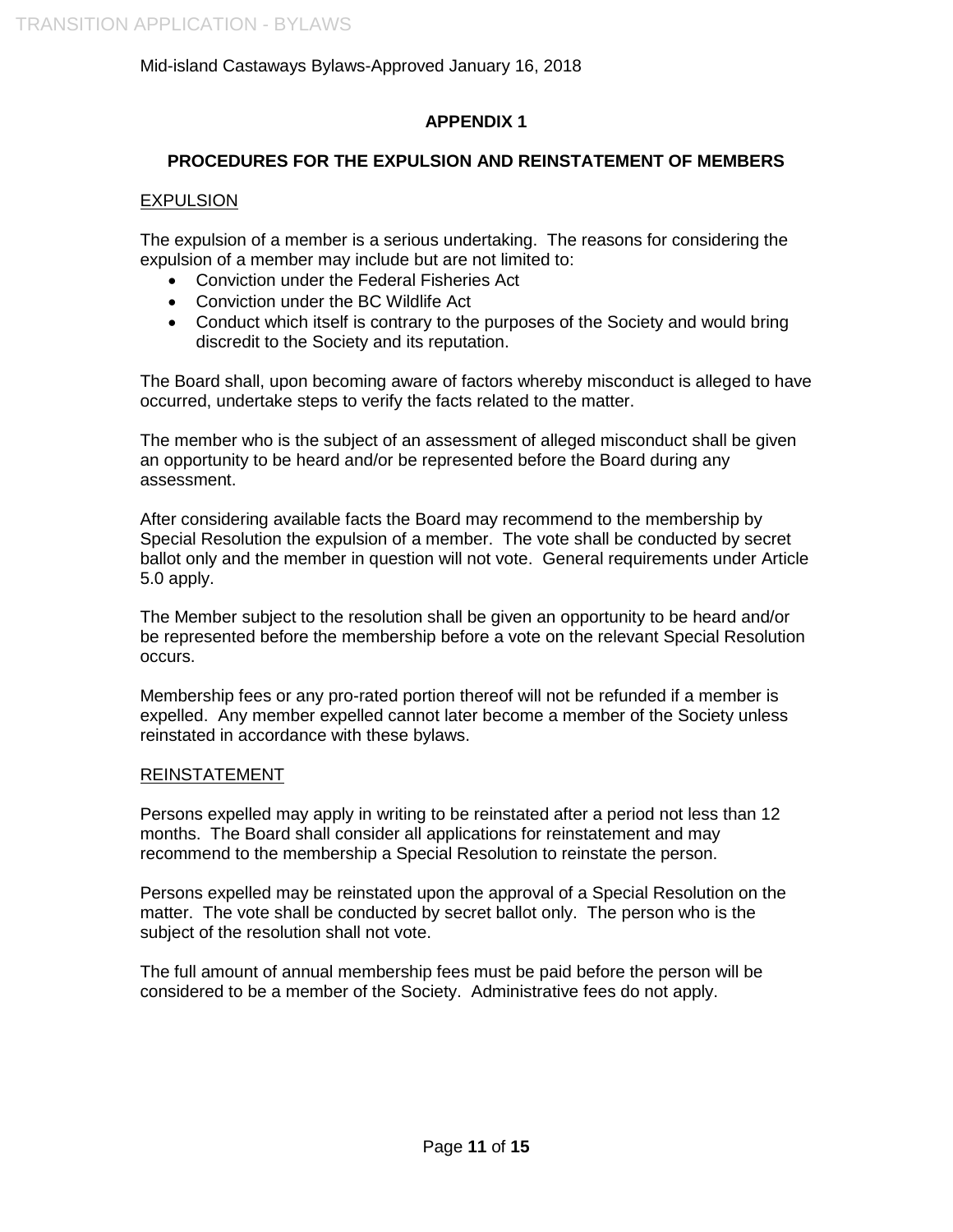### **APPENDIX 2**

### **PROCEDURES FOR THE REMOVAL OF A BOARD MEMBER FROM THE BOARD OF DIRECTORS**

The removal of a Board member is a serious undertaking. A Board member may resign or may be removed from the Board but will retain all rights and privileges as a member of the Society subject to the Constitution and Bylaws of the Society.

Board members shall collectively and individually:

- conduct themselves in a manner that reflects positively on the Society,
- promote the interests and well being of the Society and,
- maintain an active interest in the affairs of the Society and,
- attend its activities whenever possible and,
- be familiar with its programs and resources.

A Board member may be removed by a majority vote of members, subject to Article 5.0 (excluding the member in question). The vote shall be conducted by secret ballot only.

Any Special Resolution for the removal a Board member must be preceded by a performance review and recommendation of the Vice-President. If the Vice-President is the subject of the review, the review will be conducted by the President or their delegate.

In all cases, the Board member subject to the resolution shall be given an opportunity to be heard and/or be represented before the membership before a vote on the relevant Special Resolution occurs.

There are no provisions for reinstatement. A Board member removed may stand for reelection.

The reasons for considering the removal of a Board member may include but are not limited to:

- Non-performance of duties.
- Absenteeism at Board meetings.
- Lack of confidence of the Membership.
- Serious misconduct.

#### NON-PERFORMANCE

If a Board member is unable to perform assigned duties in a timely manner, they shall give notice as soon as practical to the President. Failure to provide notice and/or repeated failure to perform in a timely manner may be cause for a performance review.

#### REGULAR ATTENDANCE

If a Board member is unable to attend a Board meeting they shall give notice as soon as practical to any member of the Executive. If a Board member misses three (3) consecutive meetings or a total of four (4) meetings in a given year, their absentee record may be cause for a performance review.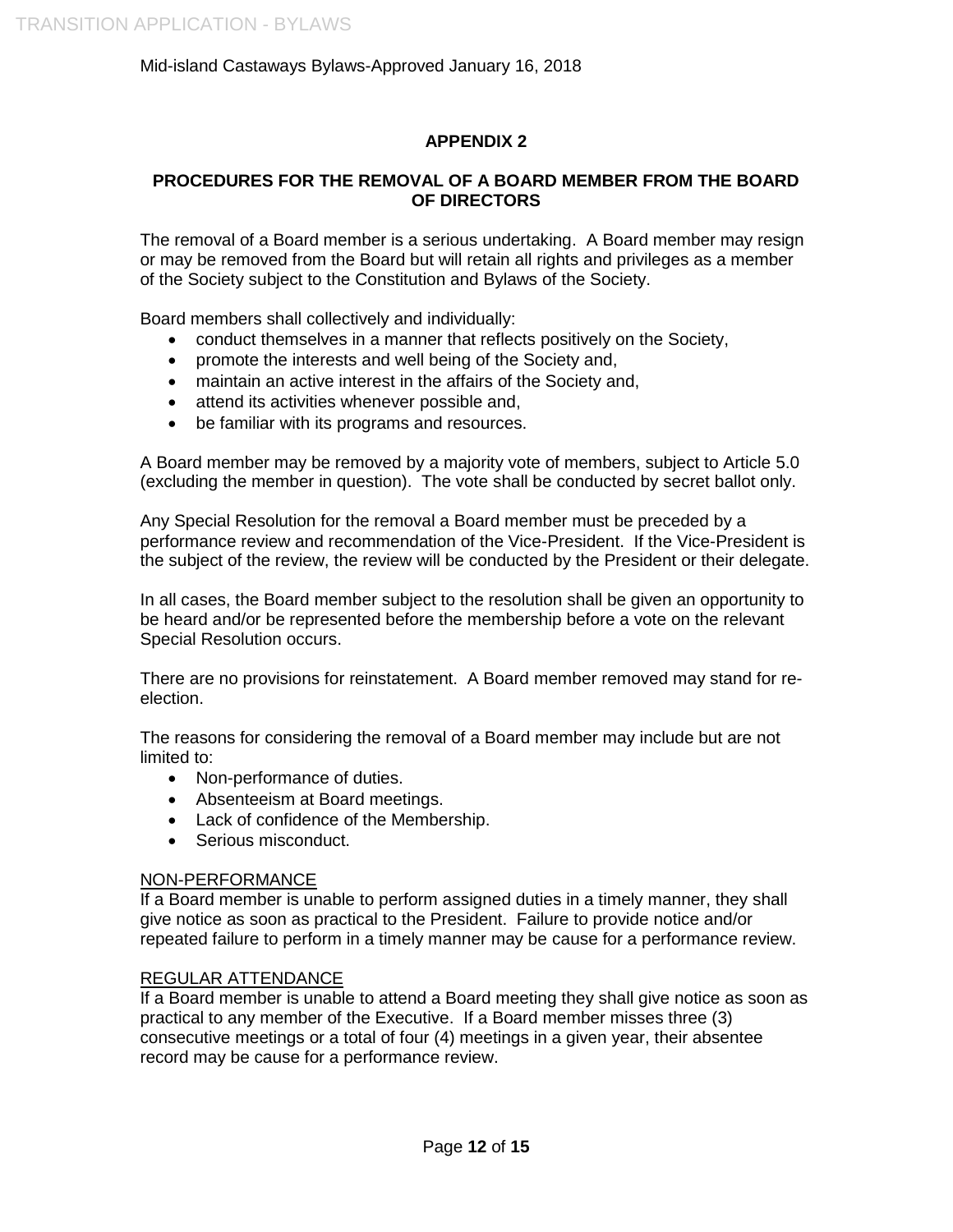### NON-CONFIDENCE

Subject to section Article 5.0, the general membership may request the removal of a Board member for reasons demonstrating a lack of confidence in the execution of their duties. If the Board member in question is the President, the notice, under Article 5.0 can be delivered to any member of the Executive.

The Board may request the removal of a Board member for reasons demonstrating a lack of confidence in the execution of their duties.

#### **MISCONDUCT**

A Board Member may be removed under circumstances whereby the member has been proven to have behaved illegally in the execution of their duties or intentionally disregarded the purposes of the Society and/or their own duties to represent the Society.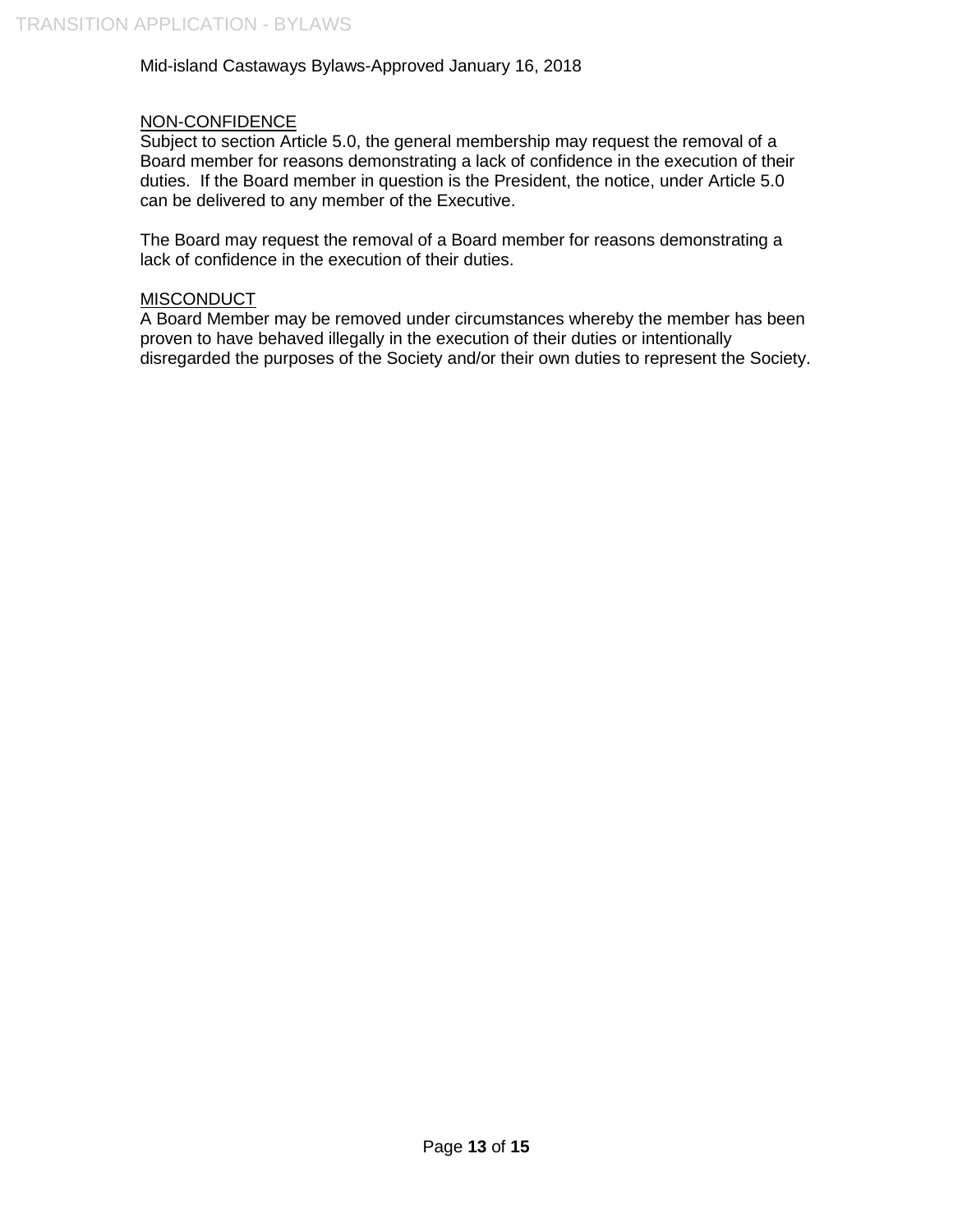### **APPENDIX 3**

### **STANDING COMMITTEES**

The purpose of Standing Committees is to coordinate, lead or support functions critical to the year-after-year delivery of Society business and the advancement of the Society's Constitution. The Standing Committees established are:

- The Education Committee.
- The Finance Committee.
- The Nominating Committee.

### EDUCATION COMMITTEE

The Education Committee shall be composed of one member of the Board who chairs or co-chairs the committee and other members of the Society. The purpose of the Education Committee is to provide opportunities for club members and members of the community to learn about fly fishing.

The Education Committee shall:

1) Develop and refine as required education programs that meet the needs of fly fishers across a broad spectrum of skills levels and interests.

2) Seek input from club members regarding new and/or desired education opportunities.

3) Seek input from club members for improving program delivery.

4) Prepare for review by the Finance Committee a proposed annual budget for education programs delivery. The Finance Committee shall consider the proposal in the preparation of the annual budget for the Society as a whole.

### FINANCE COMMITTEE

The Finance Committee shall be composed of the Treasurer, who chairs the committee, and the President and Vice-President and one other Member of the Society at the discretion of the President. The purpose of the Finance Committee is to oversee the collection of funds, investment of funds and expenditure of same on behalf of the Board.

The Finance Committee will:

- 1) Prepare an annual budgetfor review by the Board and subsequent approval of the membership.
- 2) Throughout the year monitor spending to determine whether expenditures are compliant with the budget.
- 3) Recommend potential adjustments to budget allotments.
- 4) Complete an orderly transition of financial management from one elected Board to another including:
	- a. Transferring all financial records to a newly elected Treasurer.
	- b. Ensuring the timely change of authorized signatories when required.
	- c. Supporting a newly elected Board with background information regarding financial decisions of the previous Board.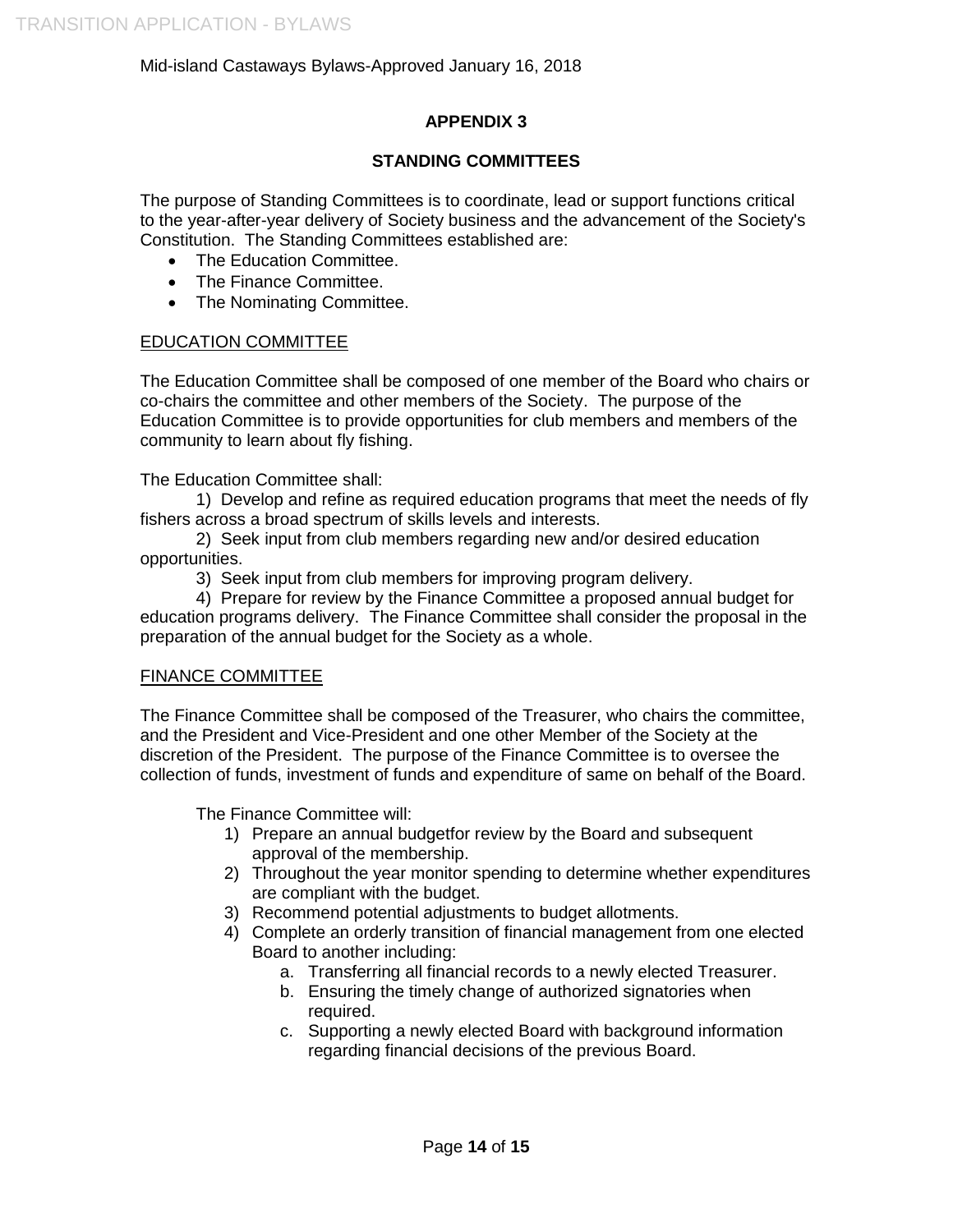### NOMINATING COMMITTEE

The Nominating Committee shall be composed of the Vice-President, who chairs the committee, and one other Board Member who is not a member of the Executive and one additional member who may or may not be a member of the Board. The purpose of the Nomination Committee is to endeavor to seek candidates from within the Society to hold positions of office or positions on committees.

The Nominating Committee shall:

- 1) Throughout the year, develop and maintain a list of potential directors to ensure the availability of candidates for all vacant positions.
- 2) Inform the membership of known, potential candidates two (2) weeks prior to the Annual General Meeting.
- 3) Submit to the AGM a slate of confirmed candidates.
- 4) Seek potential candidates for appointment by the Board to fill any vacancy on the Board after a vacancy occurs.
- 5) As directed by the Board, make recommendations to the Board respecting other appointments such as non-Director committee members and Honorary Members.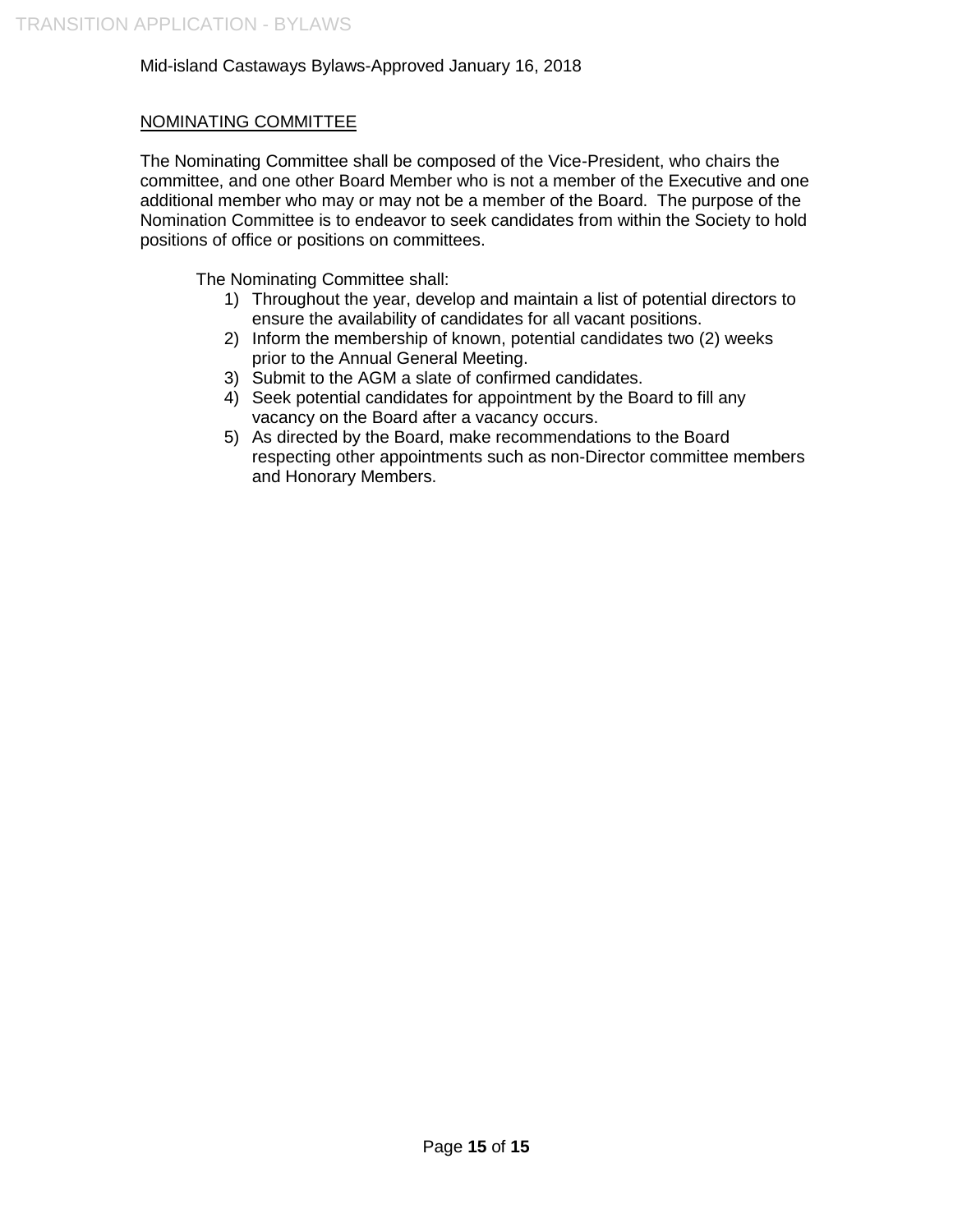

## **This package contains:**

Certified copy of the Constitution Certified copy of the Bylaws Certified copy of the Statement of Directors and Registered Office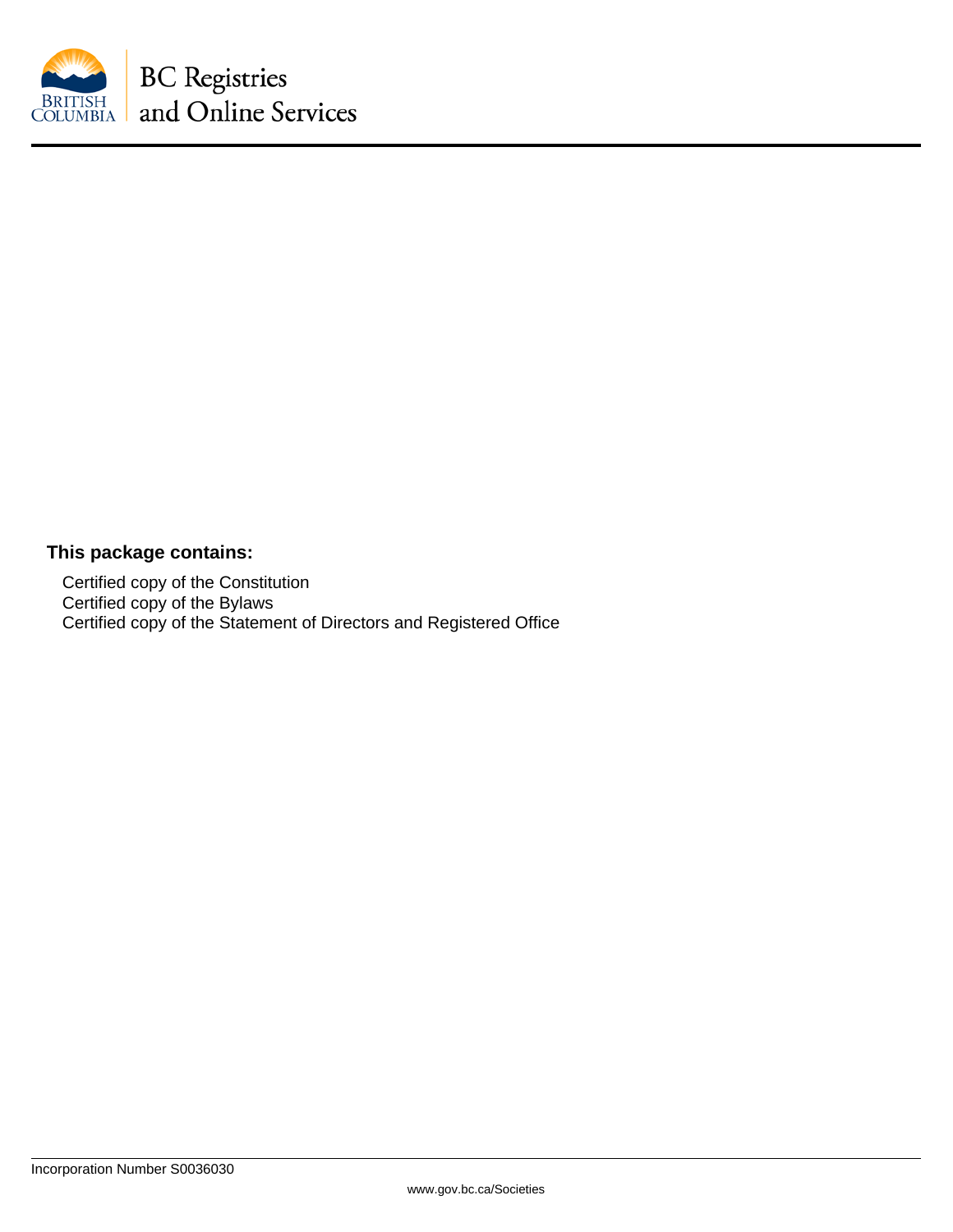

### **CONSTITUTION**

**BC Society • Societies Act**

**CERTIFIED COPY** Of a document filed with the Province of British Columbia Registrar of Companies



CAROL PREST

### NAME OF SOCIETY: **MID-ISLAND CASTAWAYS FLY FISHING CLUB**

Incorporation Number: S0036030 Business Number: 80202 0313 BC0001

Filed Date and Time:  $\blacksquare$  November 14, 2018 05:20 PM Pacific Time

The name of the Society is MID-ISLAND CASTAWAYS FLY FISHING CLUB

The purposes of the Society are:

- (a) To practice and promote the sport of fishing with artificial flies.
- (b) To practice and promote research, conservation and enhancement of all sport fish in British Columbia.
- (c) To support and encourage the preservation and enhancement of lakes, streams and oceans in British Columbia and access thereto, for the practice of fishing with artificial flies.
- (d) To encourage fellowship, ethics and sportsmanship amongst anglers.

This society is a member-funded society. It is funded primarily by its members to carry on activities for the benefit of its members. On its liquidation or dissolution, this society may distribute its money and other property to its members.

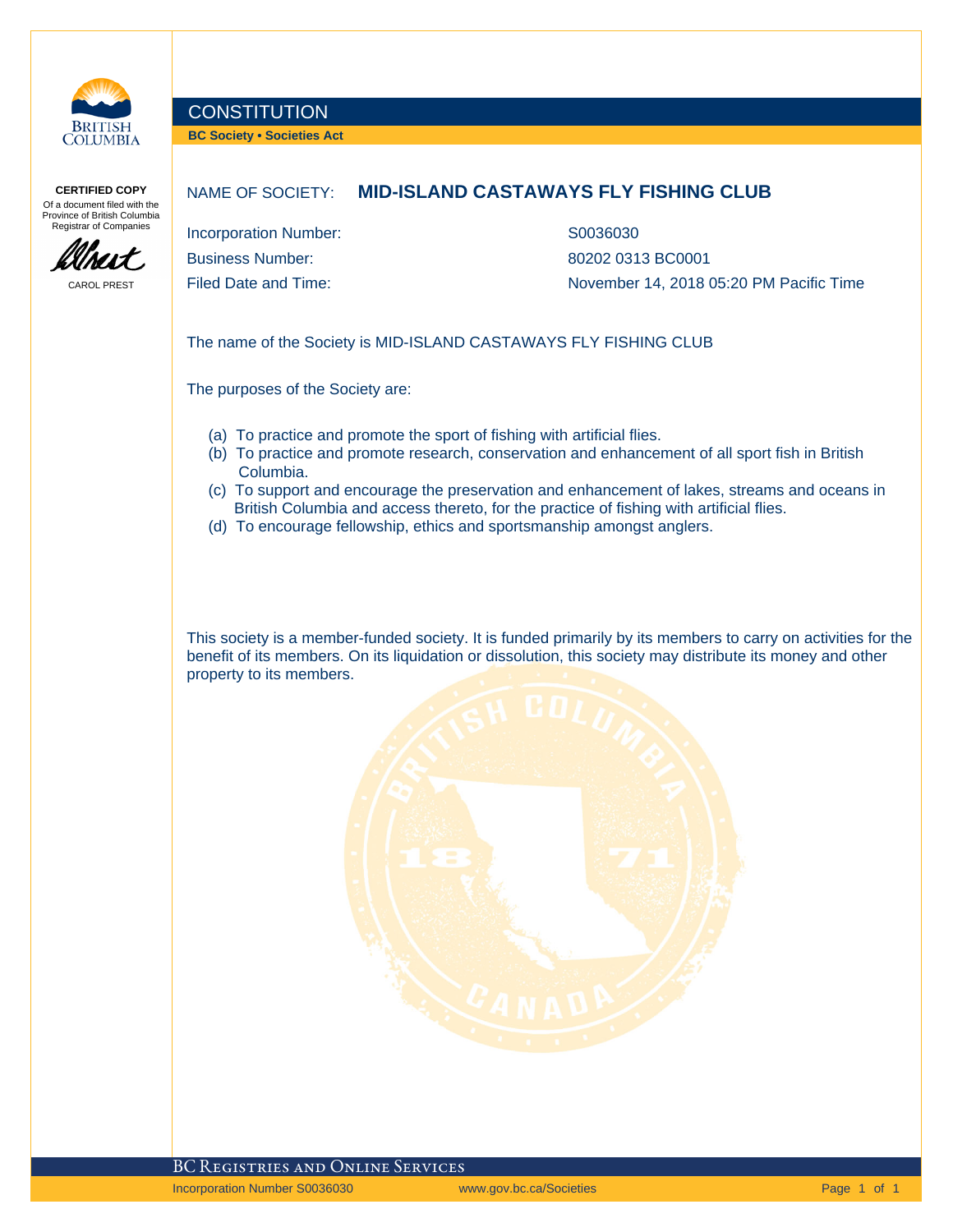**CERTIFIED COPY** Of a document filed with the Province of British Columbia Registrar of Companies

CAROL PREST

### **BYLAWS**

### **of the**

# **Mid-Island Castaways Fly Fishing Club**

## **Article 1.0 - HEAD OFFICE**

The head office of the Society shall be in the Parksville/Qualicum Beach area in the Province of British Columbia at such a place therein as Directors may from time to time determine.

## **Article 2.0 - SEAL**

The Corporate Seal for the Society shall be maintained at the head office of the Society.

## **Article 3.0 - DEFINITIONS**

3.1 In these Bylaws:

**"Act"** means the *Societies Act* of British Columbia as amended from time to time;

**"Board"** means the Executive Officers and Directors of the Society;

- **"Bylaws"** means these Bylaws as altered from time to time.
- 3.2 The definitions in the Act apply to these Bylaws.
- 3.3 If there is a conflict between these Bylaws and the Act or the regulations under the Act, the Act or the regulations, as the case may be prevail.

## **Article 4.0 - MEMBERSHIP**

### **4.1 Term**

The *Membership Year* shall terminate on the 31st day of December each year.

### **4.2 Annual Membership Fees**

4.2.1 The Board may present to the membership a proposal to establish the annual fees for each membership category for the following calendar year. The proposed fee structure must be presented to the membership for ratification no later than the October General Meeting.

4.2.2 If the Board does not present a proposal to establish revised annual membership fees within the expressed time period, the fees will remain unchanged for the following year.

4.2.3 As soon as practical after the meeting at which the membership ratified the annual membership fee, the Secretary shall inform all paid members of the Society of the fee and advise them that payment is due on or before December 31st in order to maintain membership for the following membership year.

4.4.4 Persons joining the Society for the first time will be subject to a \$10.00, new-member administrative fee.

4.2.5 Persons seeking membership for the first time may be eligible for prorated membership fees subject to Board approval.

### **4.3 Membership Entitlements**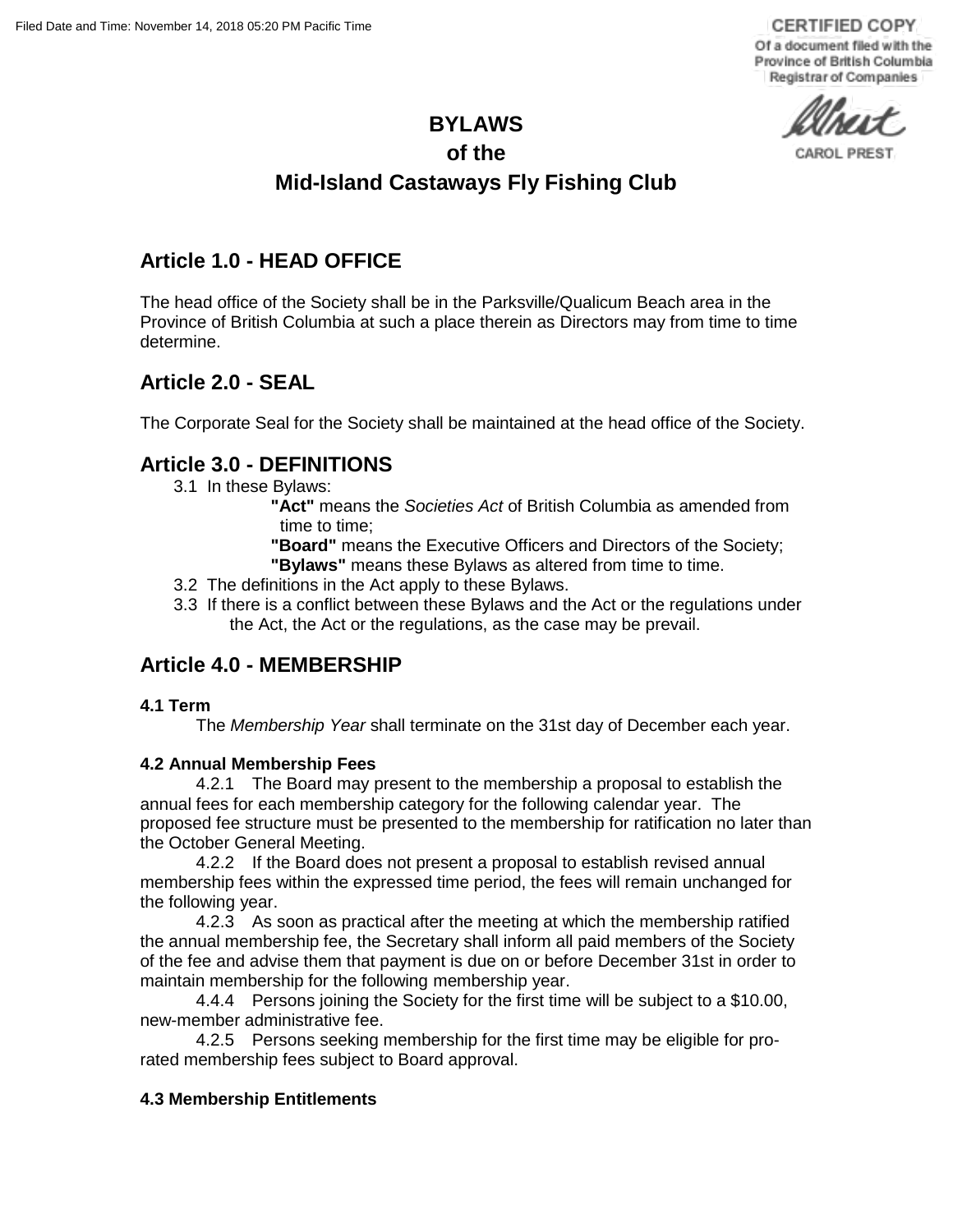Members shall be entitled to:

4.3.1 Receive notice of all meetings and activities of the Society.

4.3.2 Participate at meetings and activities of the Society.

4.3.3 Receive a copy of the annual financial statements.

4.3.4 Stand for election to the Board and to vote at meetings in accordance with their membership category.

4.3.5 Such other rights and privileges as may be determined from time to time by the Board or the general membership.

4.3.6 Membership entitlements shall be terminated whenever payment of annual membership fees is 60 days in arrears.

### **4.4 Membership Categories**

There are (7) seven membership categories all of which have paid the annual membership fee for the current calendar year.

1) **"Regular"** - a singular designation of member that is entitled to vote on all club matters at General, Special General and Annual General Meetings. Regular members may be elected to the Board, receive mailings, notices and invitations as may be issued by the Board and the Club.

2) **"Family"** - includes the spouse living at the primary residence of the Regular member and dependent children under the age of 18 living at the primary residence or elsewhere. Voting at meetings will be limited to the Regular member and one (1) other family member being 18 years of age or older. The Regular member only may hold office. There will be only one notification to the address or email address on record of the Regular member. Except for the foregoing, all will be entitled to the rights and benefits of Regular membership.

**3) "Junior"** - restricted to persons between the ages of 15 and 18 with conversion to Regular membership following their 18th birthday. They pay reduced fees at a rate approved by the membership annually. Junior members may not vote or hold office but are otherwise entitled to all rights and benefits of Regular membership.

4) **"Life"** - restricted to members who receive this designation as an award in recognition of outstanding service or support to the Society over a period of years or on the basis of a significant one-time event. The recipient shall continue to enjoy all the rights and privileges of a Regular member but he/she need no longer pay membership fees.

5) **"Associate"** - offered at the discretion of the Board to persons living outside Vancouver Island or otherwise unable to attend meetings. They will pay fees at 50% of the Regular membership rate and shall be entitled to receive mailings, attend meetings but cannot vote at meetings or hold office.

6) **"Corporate"** - offered to companies wishing to provide support to the Society or any of its activities or projects. The company may nominate a representative who will be a Regular member with full rights.

7) **"Honorary"** - such members of the community who may be appointed by a resolution passed by the members based on a recommendation of the Board. They pay no membership fees and may not vote or hold office but otherwise may enjoy all privileges of Regular membership.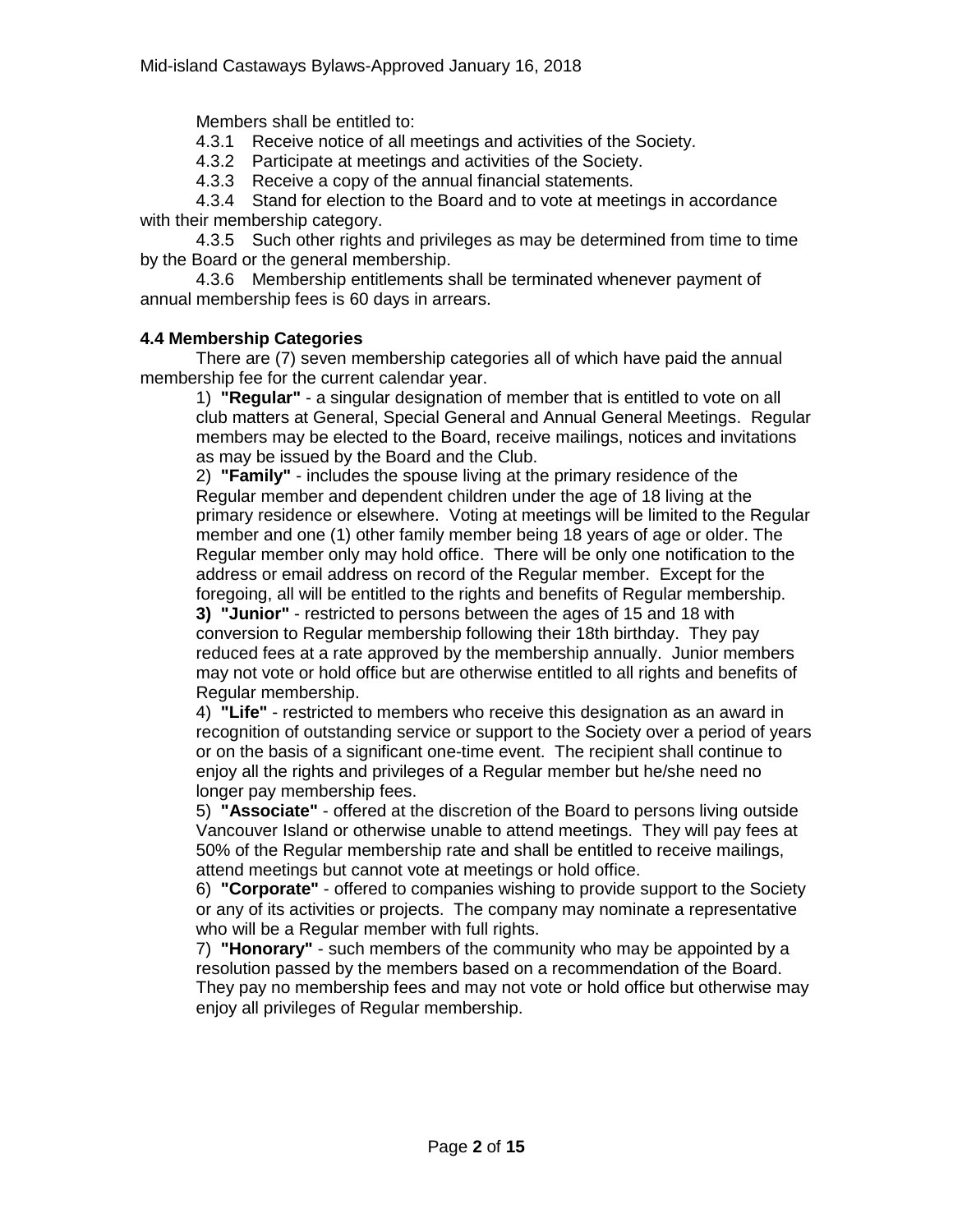### **4.5 Termination of Membership**

Membership shall be terminated whenever payment of annual membership fees is 60 days in arrears and if,

4.5.1 An individual resigns.

4.5.2 An individual dies.

4.5.3 An individual is expelled by Special Resolution. (See Appendix 1)

### **4.6 Reinstatement of Membership**

4.6.1 Individuals whose membership terminated due to non-payment of annual membership fees may be reinstated subject to payment of outstanding fees plus payment of a \$10.00 administrative fee.

4.6.2 Individuals expelled may apply for reinstatement no sooner than 12 months after the person was expelled. (See Appendix 1)

### **4.7 Remuneration of Members**

4.7.1 Members will not be paid for services provided to the club.

4.7.2 Society activities conducted for the benefit of members shall whenever possible be carried out by volunteers being club members or non-members or both.

4.7.3 As previously included in the Society's (1996) Constitution under Article 4, the Bylaws shall not be interpreted so *as* to prohibit refunding reasonable out-of-pocket expenses incurred by Members on authorized activities directly related to the purposes of the club. **This provision was previously unalterable.**

4.7.4 Members must seek pre-approval to submit a claim for reasonable, outof-pocket expenses and such refund will be at the sole discretion of the Board.

# **Article 5.0 - ANNUAL GENERAL, SPECIAL GENERAL AND GENERAL MEETINGS**

### **5.1 Notice of Meetings**

5.1.1 Notice of time and place of meetings called under Article 5.0 shall be given to each member at least fourteen (14) days prior to the date of the meeting.

5.1.2 No accidental omission in giving notice of any meeting or any adjourned meeting of the members of the Society shall invalidate such meeting or make void any proceedings taken thereat.

5.1.3 It is not necessary to give notice of a continuation of a meeting or of the business to be transacted at a continuation of an adjourned general meeting except that, when a meeting is adjourned for 30 days or more, notice of the continuation of the adjourned meeting must be given.

### **5.2 Quorum**

5.2.1 Quorum for meetings called under Article 5.0 shall be (25) twenty five percent of Society members eligible to vote.

5.2.2 All matters presented to the membership for vote under Article 5.0 must pass by 2/3 of the members eligible to vote being present at the meeting.

5.2.3 If within 30 minutes from the time set for holding a meeting a quorum of voting members is not present, the meeting stands adjourned until the next scheduled meeting and if at the continuation of the adjourned meeting, a quorum is not present within 30 minutes from the time set for holding the continuation of the adjourned meeting, the meeting is terminated.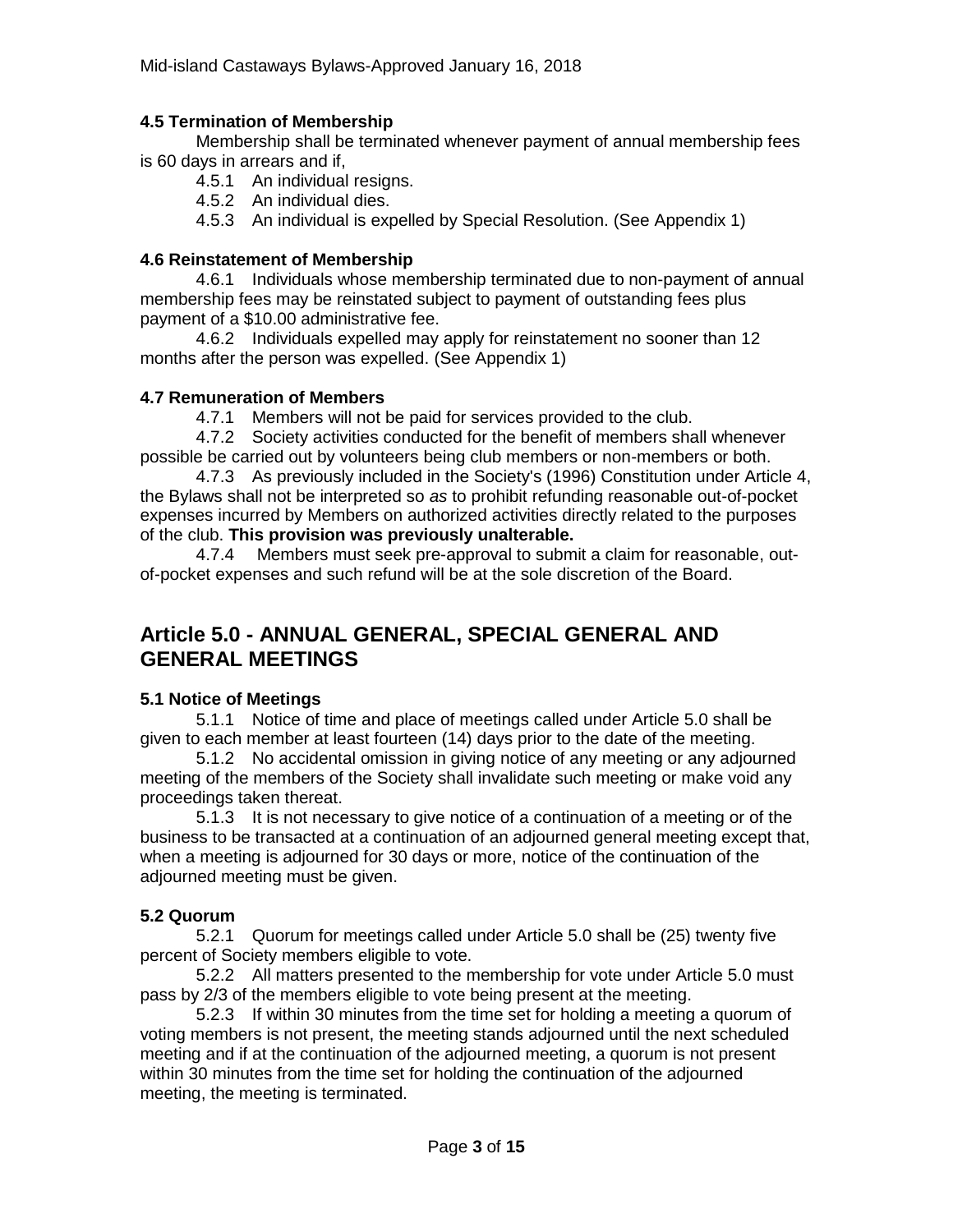5.2.4 No other business may be transacted at a meeting so terminated due to a lack of quorum.

5.2.5 No business may be transacted at the continuation of the adjourned meeting other than business left unfinished at the adjourned meeting.

### **5.3 Annual General Meetings (AGM)**

The AGM of the members shall be held before March 1st in each year at a location in the Parksville/Qualicum Beach area as determined by the Board of Directors.

The principle agenda for each AGM shall include but not be limited to:

- a) The Annual Report of the Board of Directors.
- b) The Annual Financial Statement.
- c) The report of the financial reviewers, if any, pursuant to Article 11.0.

d) The report of the Nominating Committee and the election of the Executive and Directors for the ensuing year.

### **5.4 Special General Meetings**

Special General Meetings of the membership may be called at any time to discuss matters of importance requiring a vote of the membership as described in the Society's Bylaws or the Act*.* Special General Meetings may also be called related to other matters where the majority of membership support is requested. A Special General Meeting can be called provided that when so called notice shall be given containing a statement of the purpose of the meeting. A General Meeting may occur in conjunction with a Special General Meeting. A Special General Meeting may be called:

- 5.4.1 By Resolution of the Board of Directors.
- 5.4.2 By written request to the President of 5% of the members eligible to vote.
- 5.4.3 For reasons required in these bylaws.

### **5.5 General Meetings**

General Meetings are typically conducted monthly except when suspended upon recommendation of the Board. The agenda of General Meetings will normally, but not always, include updates from the Board about ongoing business, delivery of information or topics of general interest to the members and an opportunity for the Board to seek general direction and feedback from the members. Voting at general meetings will not be about topics of importance requiring a vote of the membership as described in the Society's Bylaws or the Act. A Special General Meeting may occur in conjunction with a General Meeting.

# **ARTICLE 6.0 - RULES OF PROCEDURE AND VOTING RIGHTS**

### **6.1 Rules of Order at Meetings**

All meetings of the Society shall be conducted according to *"Roberts Rules of Order: Simplified and Applied, Second Edition (2001)"* or current edition with the exception of procedures and provisions otherwise explicitly stated in these bylaws.

### **6.2 Voting Rights**

6.2.1 Voting rights are granted to members identified in Article 4.0.

6.2.2 Eligible voters must be present at any meeting where the vote occurs and upon payment of applicable membership fees for the membership year in which the vote occurs.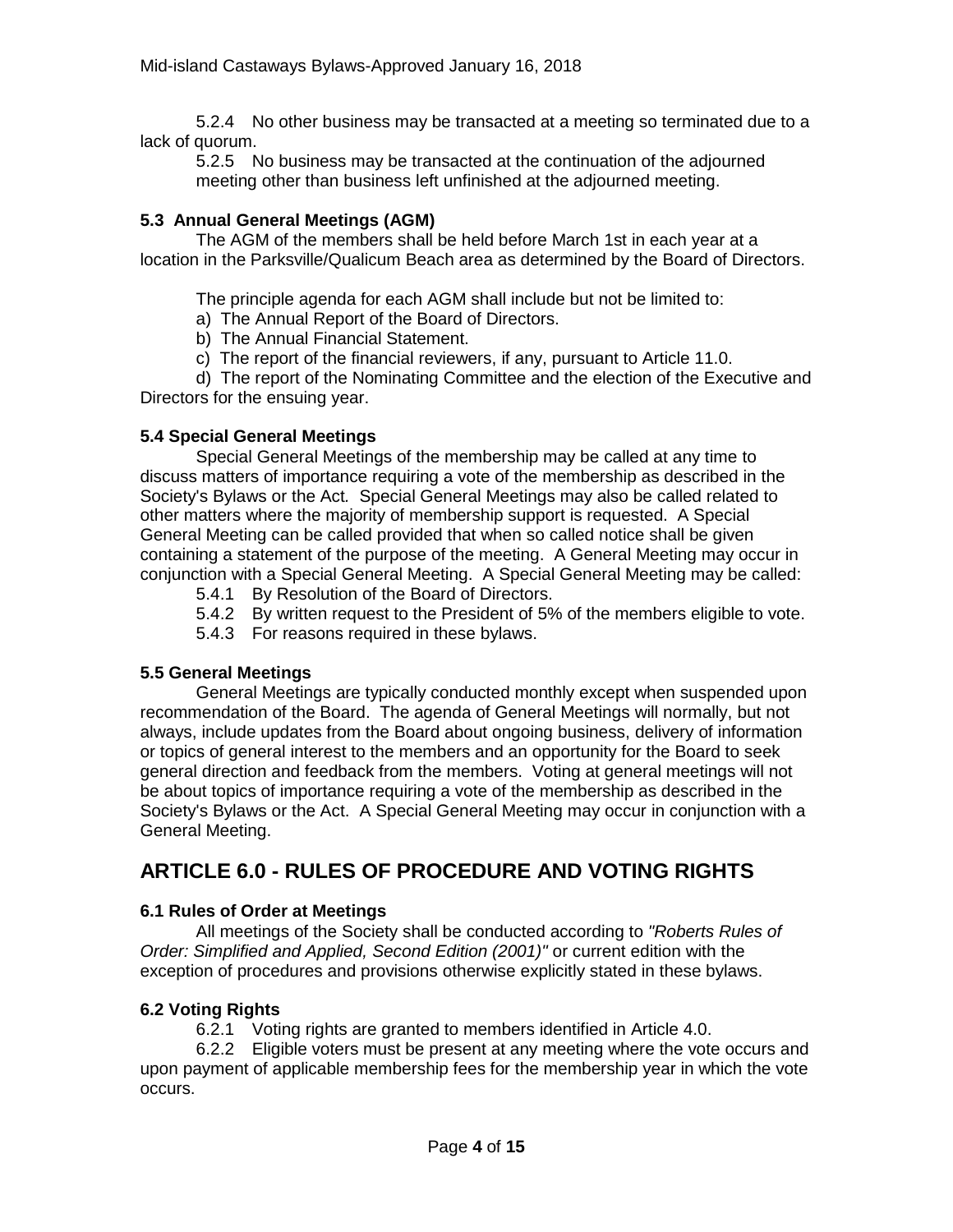### **6.3 Voting Procedures**

6.3.1 Every question, unless otherwise stated in the bylaws, shall be decided by a show of hands unless a secret ballot is demanded by anyone who is present and entitled to vote.

6.3.2 If a secret ballot is requested pursuant to section 6.3.1, the Chairperson shall direct that a secret ballot be held and shall, at their sole discretion, determine the means by which that is done.

# **ARTICLE 7.0 - BOARD OF DIRECTORS AND EXECUTIVE OFFICERS**

### **7.1 Composition**

The Board of Directors (herein after referred to as the Board) shall be composed of the Executive Officers and four (4) additional Directors as may be elected by the membership. The Executive Officers of the Society are:

The President The Past President The Vice President The Secretary The Treasurer

### **7.2 Election and Terms of Office**

The terms of office shall be one year with the exceptions of the Secretary and the Treasurer for which the terms shall be two years. The President shall hold the position of Past President upon the election of a new President.

7.2.1 The positions of Secretary and Treasurer may be combined but normally the Secretary shall be elected in even-numbered years and the Treasurer shall be elected in odd-numbered years.

### **7.3 Appointment of Vacant Positions**

Vacancies occurring prior to the expiration of the term of office may be filled for the remainder of such term prescribed in Articles 7.0 and 9.0 or in the following manner:

7.3.1 by a current member of the Board so appointed by the Board for Executive positions.

7.3.2 by election of an eligible member of the Society through Special Resolution for any position not covered under Article 9.0.

### **7.4 Removal of a director from the Board**

A Board member may be removed from office when:

- 7.4.1 An individual resigns.
- 7.4.2 An individual dies.
- 7.4.3 Otherwise identified in Appendix 2.

### **7.5 Board Meeting Quorum**

Quorum for the transaction of business at Board meetings shall be (5) five. Whereas a Board consists of fewer than (5) five elected members, all decisions of the Board require approval of the membership.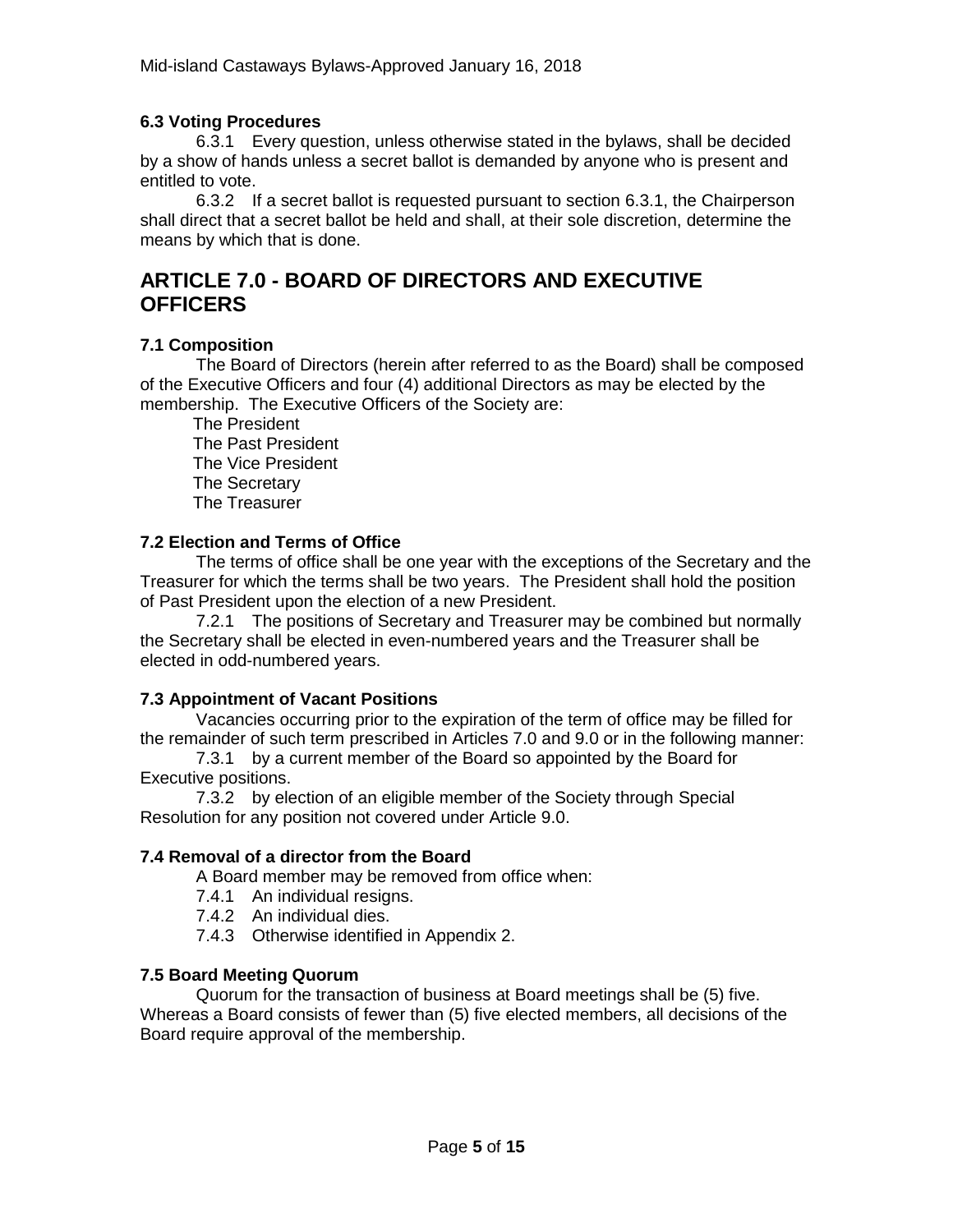### **7.6 Board Meetings and Notice**

7.6.1 The Board shall meet a minimum a six (6) times between concurrent Annual General Meetings.

7.6.2 The Board may appoint a day or days in any month or months for regular meetings at an hour to be named and for such regular meetings and no notice need be sent of any meeting of the Board of Directors necessary if all members of the Board are present when the meeting is called or if those absent have signified their consent to the meeting.

7.6.3 A Board meeting may be called by any Officer in response to a request or direction in writing supported by a majority of the Board. Notice of such meetings may be hand-delivered, telephoned or sent electronically not less than two (2) days before the meeting is to take place or may be mailed not less than seven (7) days before the meeting is to take place.

7.6.4 No accidental omission in giving notice for a Board meeting shall invalidate the meeting or make void any decisions taken at the meeting.

7.6.5 The Board may conduct a meeting regarding urgent matters that cannot wait until the next scheduled Board meeting using telephone or video conferencing services provided quorum requirements are followed and the minutes of the meeting are recorded. Voting on any resolution may occur at such meetings or may be conducted by email with the Secretary receiving and recording the results.

7.6.6 All Directors present at any meeting or voting on any matter must, in accordance with the Act, declare any real or perceived conflict of interest and take steps to separate themselves from the discussion and/or vote in accordance with the Act.

# **ARTICLE 8.0 - POWERS OF THE BOARD OF DIRECTORS**

### **8.1 Administration of the Affairs of the Society**

The Board shall be a working Board and administer the affairs of the Society in all things including the establishment of policies, execution of lawful contracts and the exercise of all such powers as the Society by its Constitution and Bylaws or is otherwise authorized to do.

### **8.2 Representing the Society in the Community**

8.21 Board members shall collectively and individually:

- conduct themselves in a manner that reflects positively on the Society,
- promote the interests and well-being of the Society and,
- maintain an active interest in the affairs of the Society and,
- attend its activities whenever possible and,
- be familiar with its programs and resources.

8.22 The official spokesperson for the Society is subject to Article 9.0.

### **8.3 Acquisition, Investment and Disposal of Assets**

8.3.1 As previously included in the Society's (1996) Constitution under Article 3, the Society shall be carried on without purpose of gain for its members and any profits or other accretions to the Society shall be used for promoting its purposes. **This provision was previously unalterable.**

8.3.2 The Board may purchase, lease or otherwise acquire, sell, exchange or otherwise dispose of any asset or any right or interest therein owned by the Society subject only to the provisions in Article 8.0.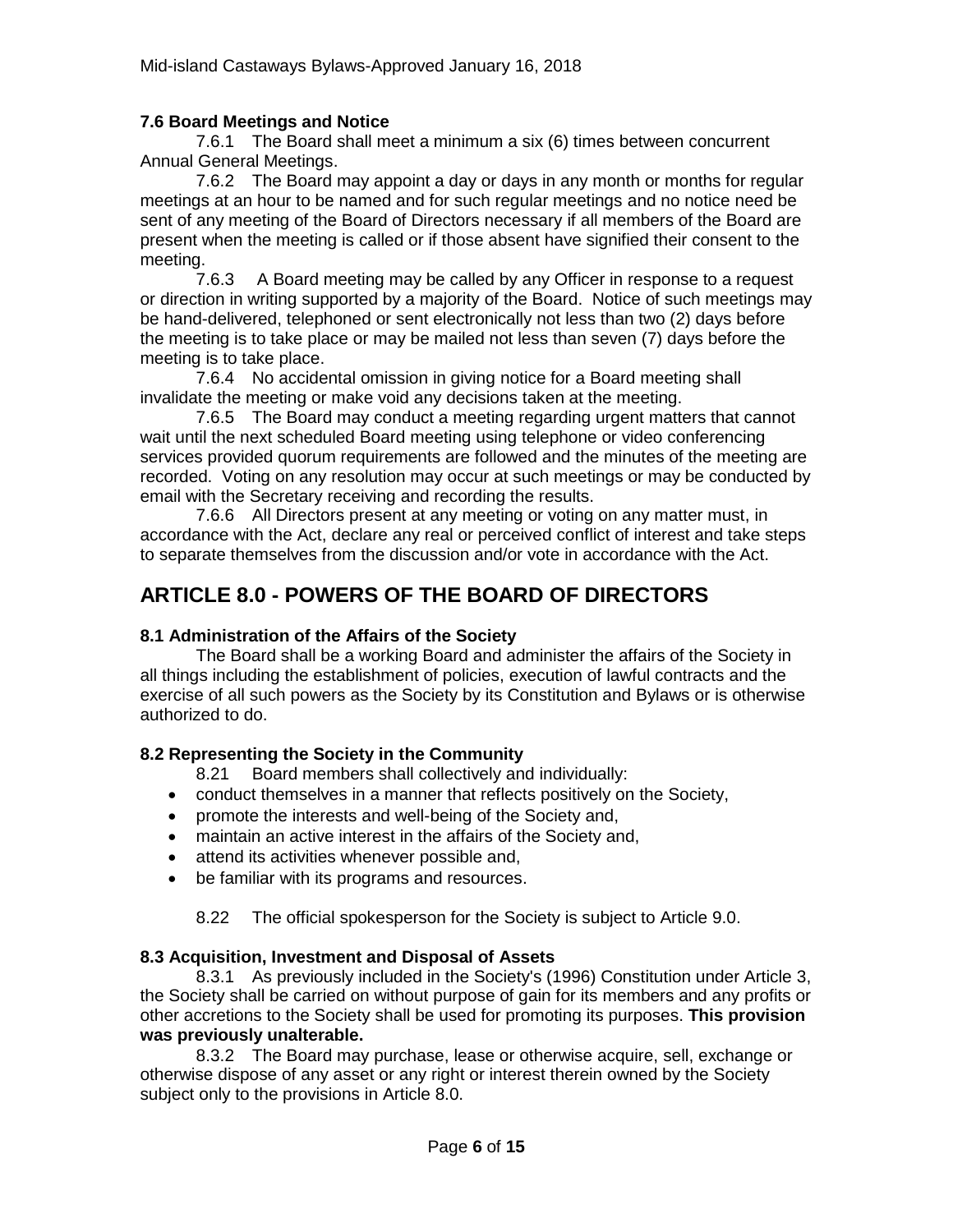8.3.3 Notwithstanding the foregoing and except for funds either deposited in or transferred between any of the Society's bank chequing or interest-bearing savings accounts, any contemplated acquisition, investment or disposal in an amount or value greater than \$750.00 not previously identified in an annual budget approved by the Membership shall require a vote by the membership.

8.3.4 The Board may by resolution recommend to the membership the liquidation of all, or substantially all, of the assets of the Society as part of the winding up or dissolution of the Society.

8.3.5 As previously included in the Society's (1996) Constitution under Article 5, in the event of winding up or dissolution of the Society, funds and assets of the Society remaining after the satisfaction of its debts and liabilities, shall be given or transferred to such organization or organizations concerned with the same purposes as the Society, as may be determined by the Members of the Society at the time of its winding up or dissolution and if effect cannot be given to the aforesaid provisions, then such funds shall be given to some other organization or organizations provided that such organizations shall be charitable organizations, charitable corporations or charitable trusts recognized by the Department of National Revenue of Canada as being qualified as such under the provisions of the Income Tax Act of Canada from time to time in effect. **This provision was previously unalterable.**

8.3.6 In addition to the above, the transfer of funds and or assets shall be done so in accordance the Societies Act (BC) and its regulations.

### **8.4 Borrowing Funds**

The Board may, upon the approval of the membership by Special Resolution, borrow monies for the better conduct of the business of the Society on such terms as the Treasurer may advise are appropriate and for that purpose the Society may pledge any or all of its assets to secure such loan subject to the Act.

### **8.5 Establishment and Composition of Committees**

8.5.1 The Board, at its sole discretion, may establish Ad Hoc Committees and name members to said committees the purposes of which is to coordinate, lead or support special projects and matters of general benefit and enjoyment to the Society. Ad Hoc Committees may be terminated at the sole discretion of the Board.

8.5.2 The Board shall present to the membership Special Resolutions seeking approval to establish Standing Committees identified in Appendix 3. The purpose of Standing Committees is to coordinate, lead or support functions critical to the year-afteryear delivery of Society business and the advancement of the Society's Constitution. The Board may, at its sole discretion, name any member of the Society to such committees. The Board must seek membership approval to terminate Standing Committees.

### **8.6 Delegation of Powers**

Not withstanding any provisions to the contrary contained in the Bylaws of the Society, the Board may at any time, by Board resolution, direct non-society members to execute the Society's obligations through contract or other means.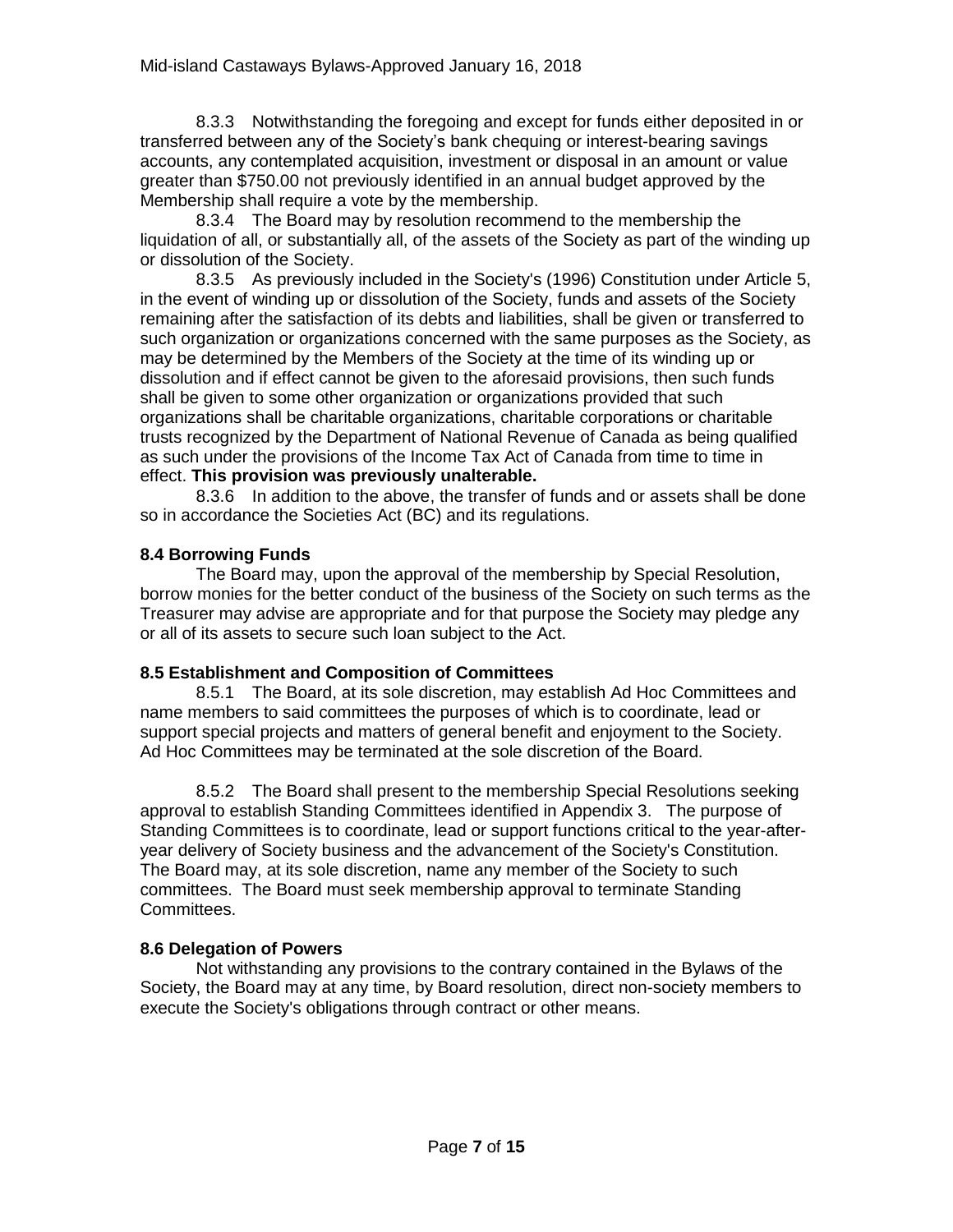# **ARTICLE 9.0 - DUTIES OF THE BOARD OF DIRECTORS**

### **9.1 President**

The President shall:

9.1.1 Chair all meetings of the members of the Society, the Board and the Executive.

9.1.2 Provide direct supervision of the Board.

9.1.3 Act as the official spokesperson for the Society, except as delegated by the Board for specific time periods or specific issues.

9.1.4 Together with the Past-President, coordinate a comprehensive orientation for new Board members.

9.1.5 Serve as the signing authority for all contracts entered into by the Society and as a designated signing authority for all payments made by the Society.

9.16 Serve as an *ex officio* member of all committees established by the Board.

### **9.2 Vice President**

The Vice President shall:

9.2.1 Assume the responsibilities of the President in the President's absence or inability to act.

9.2.2 Undertake responsibilities specifically delegated by the President or otherwise contained in the bylaws.

9.2.3 Serve as a designated signing authority for all payments made by the Society.

9.2.4 Act as the chair of the Nominating Committee (see Appendix 3) and cochair that portion of the Annual General Meeting associated with the election of the Board.

### **9.3 Past President**

The Past President shall in addition to the duties of a Director:

9.3.1 Assist the President with orientation of new Board members.

9.3.2 Assume the responsibilities of the President when the President and Vice-President are absent or unable to act.

### **9.4 Secretary**

The Secretary shall:

9.4.1 Record and distribute in a timely manner minutes of all meetings of the Board and the Executive Officers, if any.

9.4.1.1 If the Secretary is absent from any meeting, the President shall appoint a Secretary *pro tem* for the purpose of recording and distributing the minutes.

9.4.2 Ensure the maintenance of a complete and up to date list of members.

9.4.3 Ensure all notices required by these bylaws are given.

9.4.4 Ensure the proper custody of the Seal of the Society.

9.4.5 Ensure the proper filing and/or storage of all formal Society documents including the bylaws, contracts, correspondence and records.

### **9.5 Treasurer**

The Treasurer shall:

9.5.1 Assume primary responsibility on behalf of the Board for the financial management of the Society.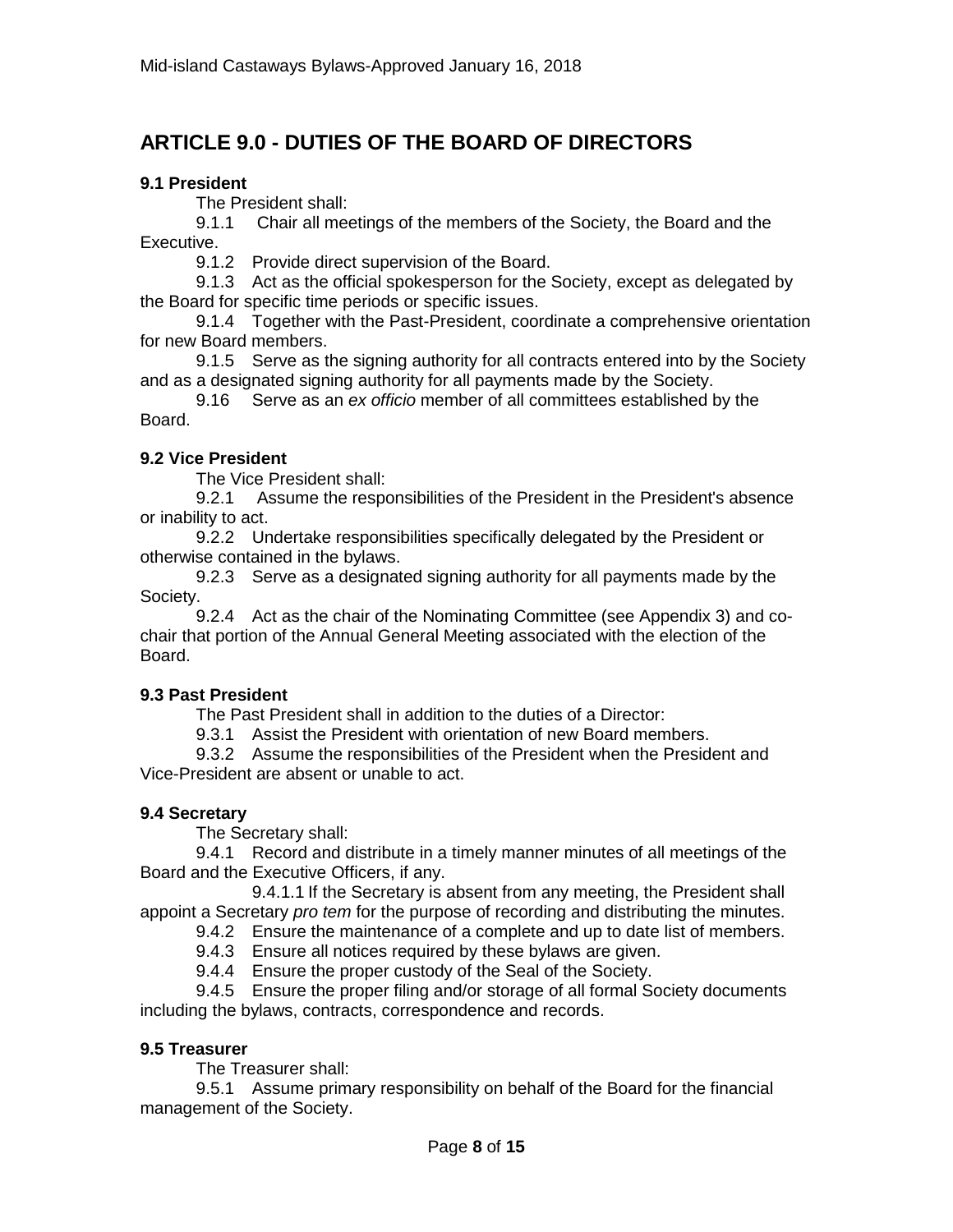9.5.2 Serve as the Chair of the Finance Committee and together with the Finance Committee, prepare the annual operational and capital budgets for the approval of the Board at its January meeting.

9.5.3 Ensure preparation for payment of all budgeted and approved expenditures.

9.5.4 Serve as a designated signing authority for all payments made by the Society.

9.5.5 Ensure a full, accurate and current account of all receipts and disbursements is kept.

9.5.6 Submit monthly financial reports to the Board in the format approved by the Board.

9.5.7 Ensure that all monies belonging to the Society are deposited in the name of and to the credit of the Society in such bank or financial institution as may be designated by the Board.

9.5.8 Advise the Secretary respecting membership fees received.

9.5.9 Prepare the annual financial report for review and approval by the Board.

9.5.10 Act as the chair of the Finance Committee (see Appendix 3.)

### **9.6 Director**

The Director(s) shall:

9.6.1 Act as a Director at large.

9.6.2 Act as the chair of standing committees and/or ad hoc committees as assigned by the Board.

9.6.3 Undertake responsibilities specifically assigned by the Board.

## **ARTICLE 10.0 - DOCUMENTS REQUIRING THE SEAL OF THE SOCIETY**

Any resolution, deed, transfer, license, contract or other document requiring the seal of the Society shall be authorized by resolution of the Board of Directors and signed by any two of the President, Vice President, Treasurer or Secretary.

# **ARTICLE 11.0 - FINANCIAL MANAGEMENT**

### **11.1 Signing Authority**

All cheques, bills of exchange or other orders for payment of money, notes or other evidence of indebtedness issued in the name of the Society shall be signed by two of the following: President, Vice President, Treasurer, Secretary or other Director designated from time to time by resolution of the Board.

**11.2** Any one of the officers or designate pursuant to section (11.1) may also endorse notes and drafts for collection on account of the Society through its bankers and endorse notes and cheques for deposit with the Society's bankers for credit of the Society.

### **11.3 Financial Year**

The financial year of the Society shall terminate on the 31st day of December in each year.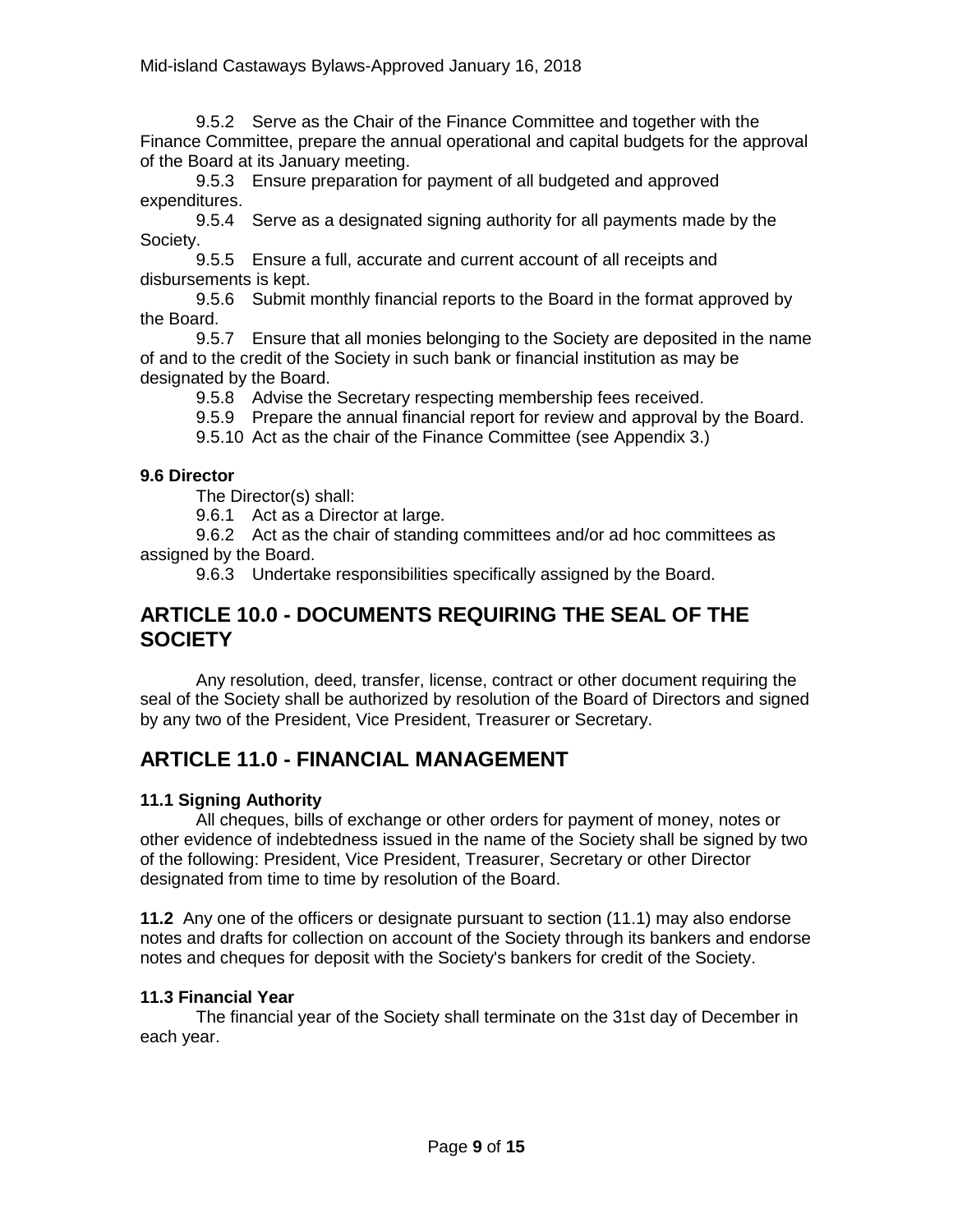### **11.4 Financial Review**

The Board may appoint annually a qualified individual(s) to conduct a financial review. The financial reviewer(s), if appointed, shall examine the accounts of the Society in accordance with generally accepted standards and in their report shall state whether in their opinion the financial statements are properly drawn up so as to present fairly the financial position of the Society and the results of its operations.

# **12.0 INDEMNIFICATION FOR DIRECTORS**

Subject to the Act*,* the Society shall hold harmless the Board, both collectively and individually, from all liability, costs, charges and expenses sustained or incurred by him/her in the execution or professed execution of his/her duties of office and shall provide him/her with all necessary legal and defence services in relation to any claim made against him/her alleging such liability on his/her part and the Society shall maintain insurance in a reasonable sum for such liabilities.

## **13.0 NOTICE**

Whenever, under provisions of this or any other by-law, notice is required to be given, such notice may be given, either personally, by email, facsimile, or by depositing same in the Post Office or public letter box in a prepaid, sealed wrapper addressed to the Director, Officer or Member at his/her last known address. A notice or other document so sent by post shall be deemed to be given three days after the same was deposited in a Post Office or public letter box, or if electronically posted, shall be deemed to be given one day after the same was sent by normal electronic means.

## **14.0 REPEAL AND AMENDMENT**

Subject to Articles (4) four and (5) five, these bylaws may be amended by Special Resolution approved by a vote of Members.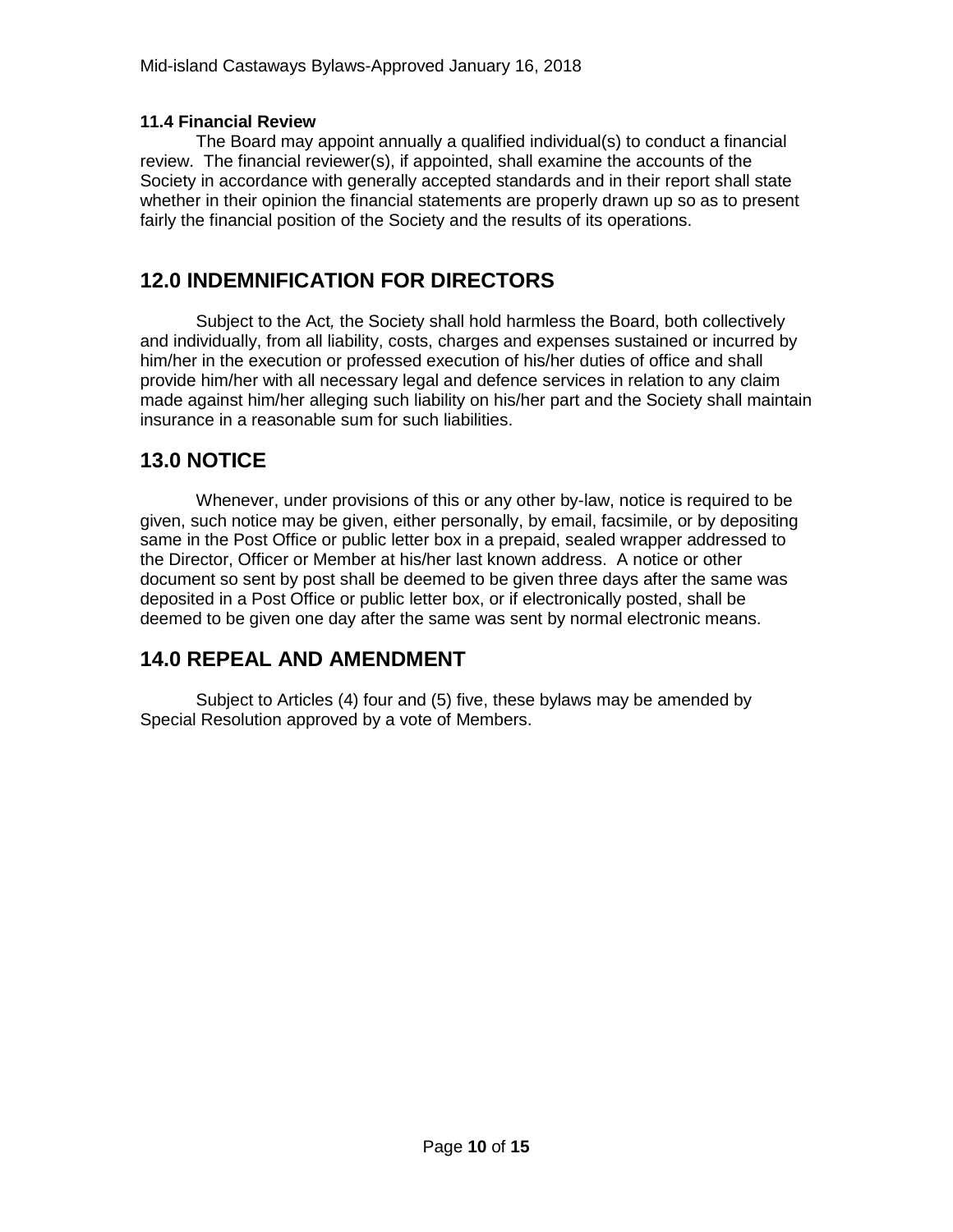### **APPENDIX 1**

### **PROCEDURES FOR THE EXPULSION AND REINSTATEMENT OF MEMBERS**

### EXPULSION

The expulsion of a member is a serious undertaking. The reasons for considering the expulsion of a member may include but are not limited to:

- Conviction under the Federal Fisheries Act
- Conviction under the BC Wildlife Act
- Conduct which itself is contrary to the purposes of the Society and would bring discredit to the Society and its reputation.

The Board shall, upon becoming aware of factors whereby misconduct is alleged to have occurred, undertake steps to verify the facts related to the matter.

The member who is the subject of an assessment of alleged misconduct shall be given an opportunity to be heard and/or be represented before the Board during any assessment.

After considering available facts the Board may recommend to the membership by Special Resolution the expulsion of a member. The vote shall be conducted by secret ballot only and the member in question will not vote. General requirements under Article 5.0 apply.

The Member subject to the resolution shall be given an opportunity to be heard and/or be represented before the membership before a vote on the relevant Special Resolution occurs.

Membership fees or any pro-rated portion thereof will not be refunded if a member is expelled. Any member expelled cannot later become a member of the Society unless reinstated in accordance with these bylaws.

### REINSTATEMENT

Persons expelled may apply in writing to be reinstated after a period not less than 12 months. The Board shall consider all applications for reinstatement and may recommend to the membership a Special Resolution to reinstate the person.

Persons expelled may be reinstated upon the approval of a Special Resolution on the matter. The vote shall be conducted by secret ballot only. The person who is the subject of the resolution shall not vote.

The full amount of annual membership fees must be paid before the person will be considered to be a member of the Society. Administrative fees do not apply.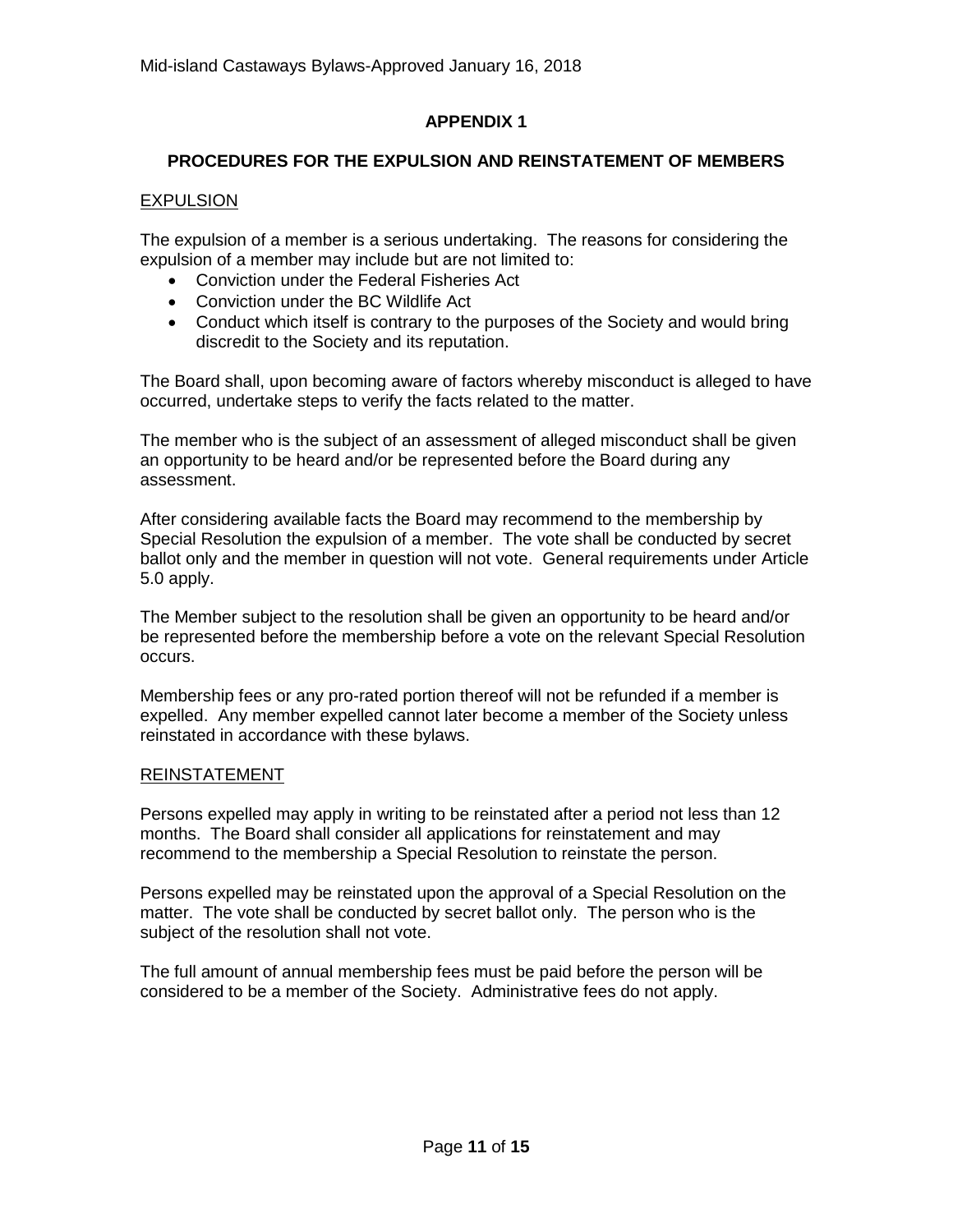## **APPENDIX 2**

### **PROCEDURES FOR THE REMOVAL OF A BOARD MEMBER FROM THE BOARD OF DIRECTORS**

The removal of a Board member is a serious undertaking. A Board member may resign or may be removed from the Board but will retain all rights and privileges as a member of the Society subject to the Constitution and Bylaws of the Society.

Board members shall collectively and individually:

- conduct themselves in a manner that reflects positively on the Society,
- promote the interests and well being of the Society and,
- maintain an active interest in the affairs of the Society and,
- attend its activities whenever possible and,
- be familiar with its programs and resources.

A Board member may be removed by a majority vote of members, subject to Article 5.0 (excluding the member in question). The vote shall be conducted by secret ballot only.

Any Special Resolution for the removal a Board member must be preceded by a performance review and recommendation of the Vice-President. If the Vice-President is the subject of the review, the review will be conducted by the President or their delegate.

In all cases, the Board member subject to the resolution shall be given an opportunity to be heard and/or be represented before the membership before a vote on the relevant Special Resolution occurs.

There are no provisions for reinstatement. A Board member removed may stand for reelection.

The reasons for considering the removal of a Board member may include but are not limited to:

- Non-performance of duties.
- Absenteeism at Board meetings.
- Lack of confidence of the Membership.
- Serious misconduct.

### NON-PERFORMANCE

If a Board member is unable to perform assigned duties in a timely manner, they shall give notice as soon as practical to the President. Failure to provide notice and/or repeated failure to perform in a timely manner may be cause for a performance review.

### REGULAR ATTENDANCE

If a Board member is unable to attend a Board meeting they shall give notice as soon as practical to any member of the Executive. If a Board member misses three (3) consecutive meetings or a total of four (4) meetings in a given year, their absentee record may be cause for a performance review.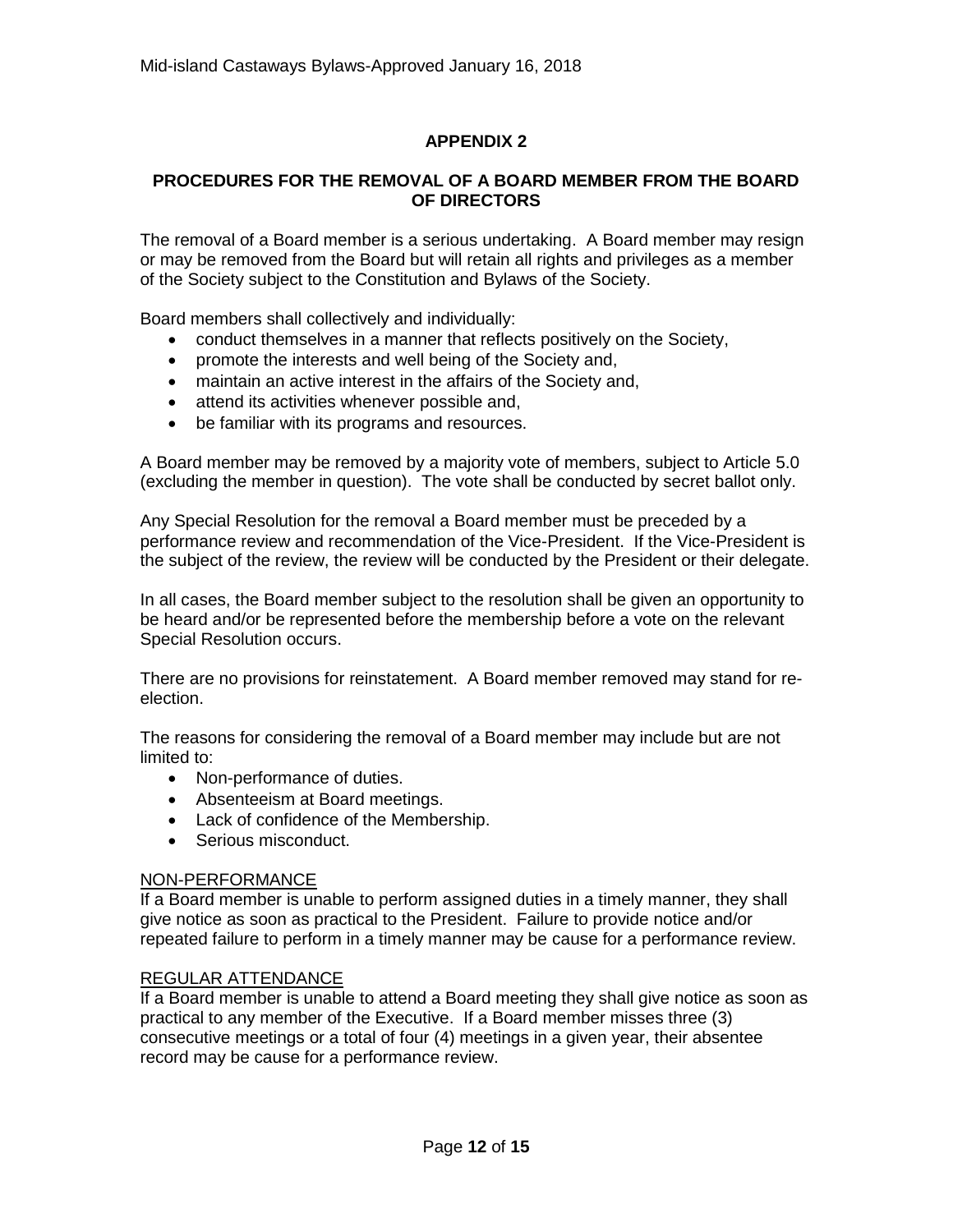### NON-CONFIDENCE

Subject to section Article 5.0, the general membership may request the removal of a Board member for reasons demonstrating a lack of confidence in the execution of their duties. If the Board member in question is the President, the notice, under Article 5.0 can be delivered to any member of the Executive.

The Board may request the removal of a Board member for reasons demonstrating a lack of confidence in the execution of their duties.

#### **MISCONDUCT**

A Board Member may be removed under circumstances whereby the member has been proven to have behaved illegally in the execution of their duties or intentionally disregarded the purposes of the Society and/or their own duties to represent the Society.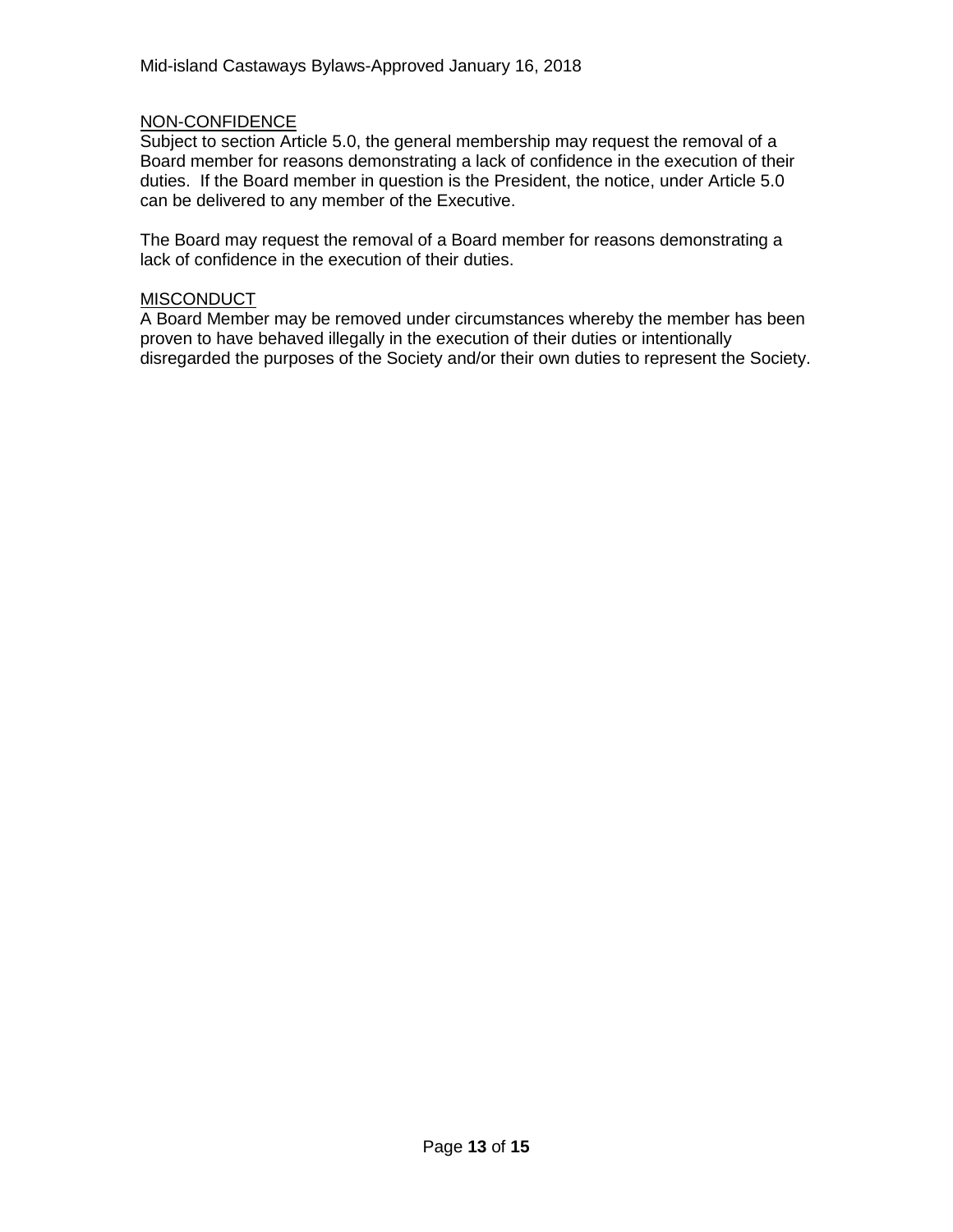### **APPENDIX 3**

### **STANDING COMMITTEES**

The purpose of Standing Committees is to coordinate, lead or support functions critical to the year-after-year delivery of Society business and the advancement of the Society's Constitution. The Standing Committees established are:

- The Education Committee.
- The Finance Committee.
- The Nominating Committee.

### EDUCATION COMMITTEE

The Education Committee shall be composed of one member of the Board who chairs or co-chairs the committee and other members of the Society. The purpose of the Education Committee is to provide opportunities for club members and members of the community to learn about fly fishing.

The Education Committee shall:

1) Develop and refine as required education programs that meet the needs of fly fishers across a broad spectrum of skills levels and interests.

2) Seek input from club members regarding new and/or desired education opportunities.

3) Seek input from club members for improving program delivery.

4) Prepare for review by the Finance Committee a proposed annual budget for education programs delivery. The Finance Committee shall consider the proposal in the preparation of the annual budget for the Society as a whole.

### FINANCE COMMITTEE

The Finance Committee shall be composed of the Treasurer, who chairs the committee, and the President and Vice-President and one other Member of the Society at the discretion of the President. The purpose of the Finance Committee is to oversee the collection of funds, investment of funds and expenditure of same on behalf of the Board.

The Finance Committee will:

- 1) Prepare an annual budgetfor review by the Board and subsequent approval of the membership.
- 2) Throughout the year monitor spending to determine whether expenditures are compliant with the budget.
- 3) Recommend potential adjustments to budget allotments.
- 4) Complete an orderly transition of financial management from one elected Board to another including:
	- a. Transferring all financial records to a newly elected Treasurer.
	- b. Ensuring the timely change of authorized signatories when required.
	- c. Supporting a newly elected Board with background information regarding financial decisions of the previous Board.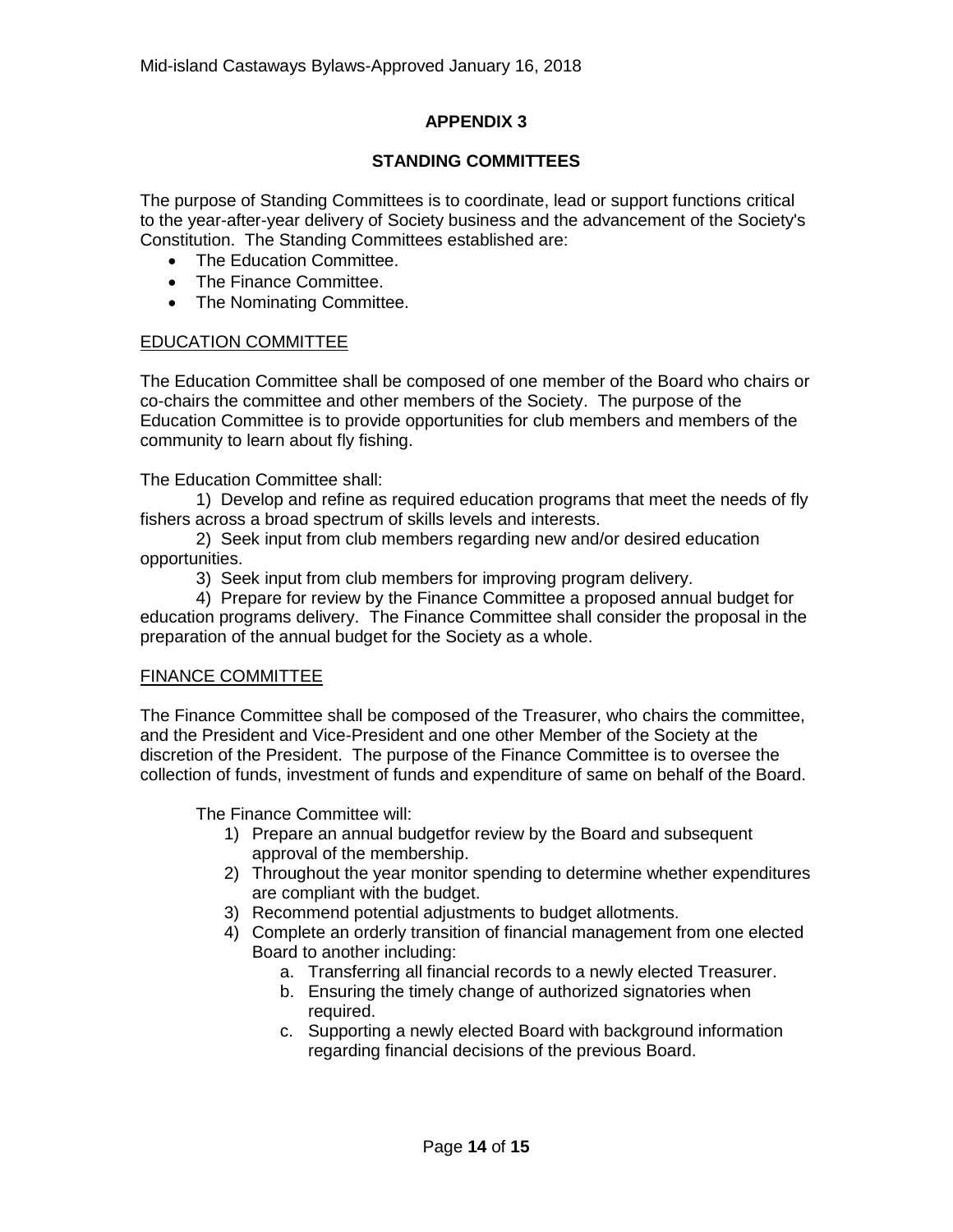### NOMINATING COMMITTEE

The Nominating Committee shall be composed of the Vice-President, who chairs the committee, and one other Board Member who is not a member of the Executive and one additional member who may or may not be a member of the Board. The purpose of the Nomination Committee is to endeavor to seek candidates from within the Society to hold positions of office or positions on committees.

The Nominating Committee shall:

- 1) Throughout the year, develop and maintain a list of potential directors to ensure the availability of candidates for all vacant positions.
- 2) Inform the membership of known, potential candidates two (2) weeks prior to the Annual General Meeting.
- 3) Submit to the AGM a slate of confirmed candidates.
- 4) Seek potential candidates for appointment by the Board to fill any vacancy on the Board after a vacancy occurs.
- 5) As directed by the Board, make recommendations to the Board respecting other appointments such as non-Director committee members and Honorary Members.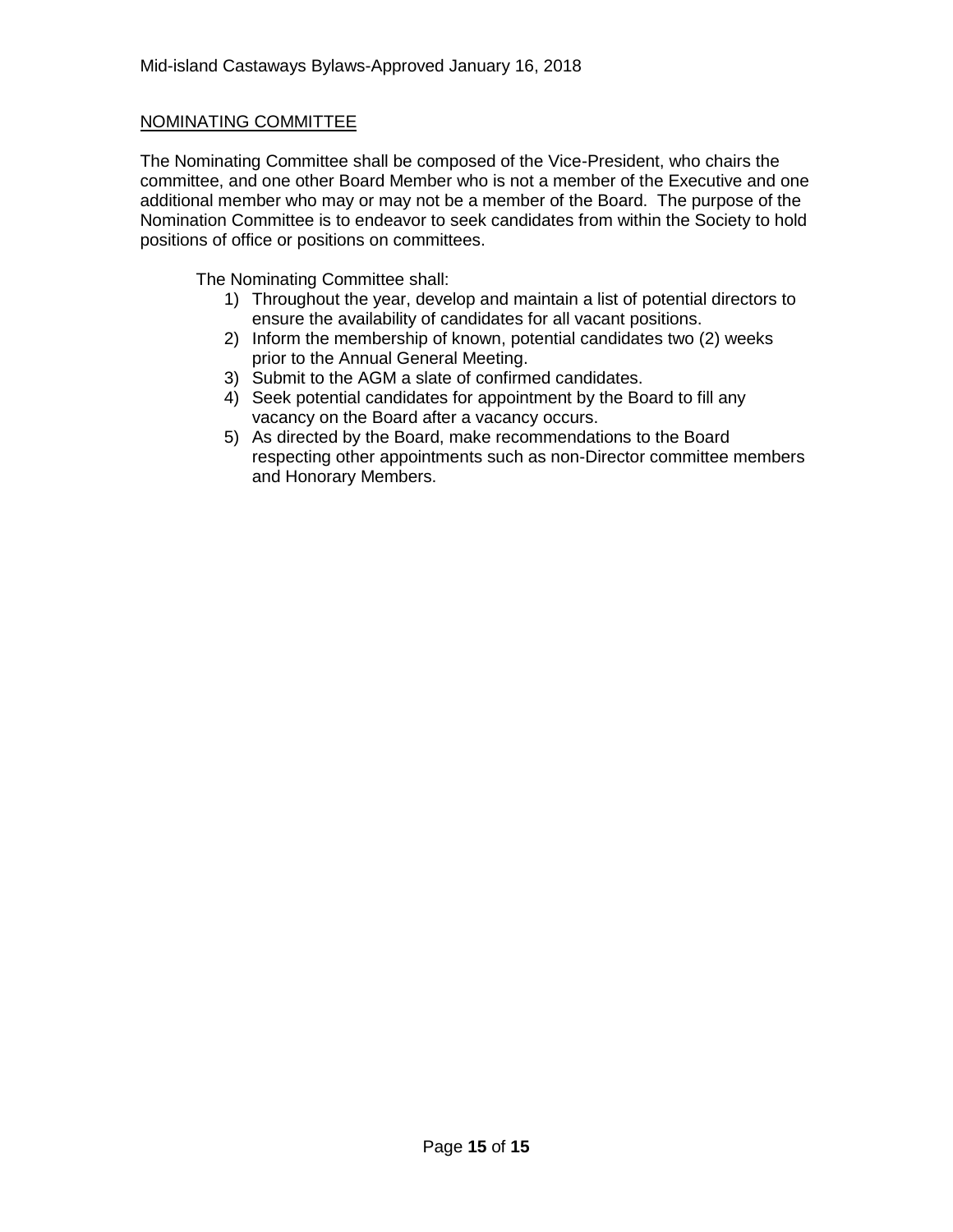

CAROL PREST

MIT

### STATEMENT OF DIRECTORS AND REGISTERED OFFICE

**BC Society • Societies Act**

**CERTIFIED COPY** Of a document filed with the Province of British Columbia Registrar of Companies

### NAME OF SOCIETY: **MID-ISLAND CASTAWAYS FLY FISHING CLUB**

Incorporation Number: S0036030 Business Number: 80202 0313 BC0001

Filed Date and Time:  $\blacksquare$  November 14, 2018 05:20 PM Pacific Time

#### **REGISTERED OFFICE ADDRESS INFORMATION**

**Delivery Address: Mailing Address:**

250 ISLAND HIGHWAY EAST PO BOX 554 PARKSVILLE BC V9P 2G6

250 ISLAND HIGHWAY EAST PO BOX 554 PARKSVILLE BC V9P 2G6

#### **DIRECTOR INFORMATION**

**Last Name, First Name Middle Name:** ALLEN, JEFF

**Delivery Address:**

643 YAMBURY RD QUALICUM BEACH BC V9K 1C5

**Last Name, First Name Middle Name:**

CARTER, PHILIP

**Delivery Address:**

3720 DOLPHIN DR NANOOSE BAY BC V9P 9H1

**Last Name, First Name Middle Name:** DRYGEESE, JUDY

**Delivery Address:**

44 - 2101 ERRINGTON RD PO BOX 144 PO ERRINGTON ERRINGTON BC V0R 1V0

**Last Name, First Name Middle Name:** FISHER, GARRY

**Delivery Address:**

1775 CAMERON CRES QUALICUM BEACH BC V9K 2S3

BC Registries and Online Services